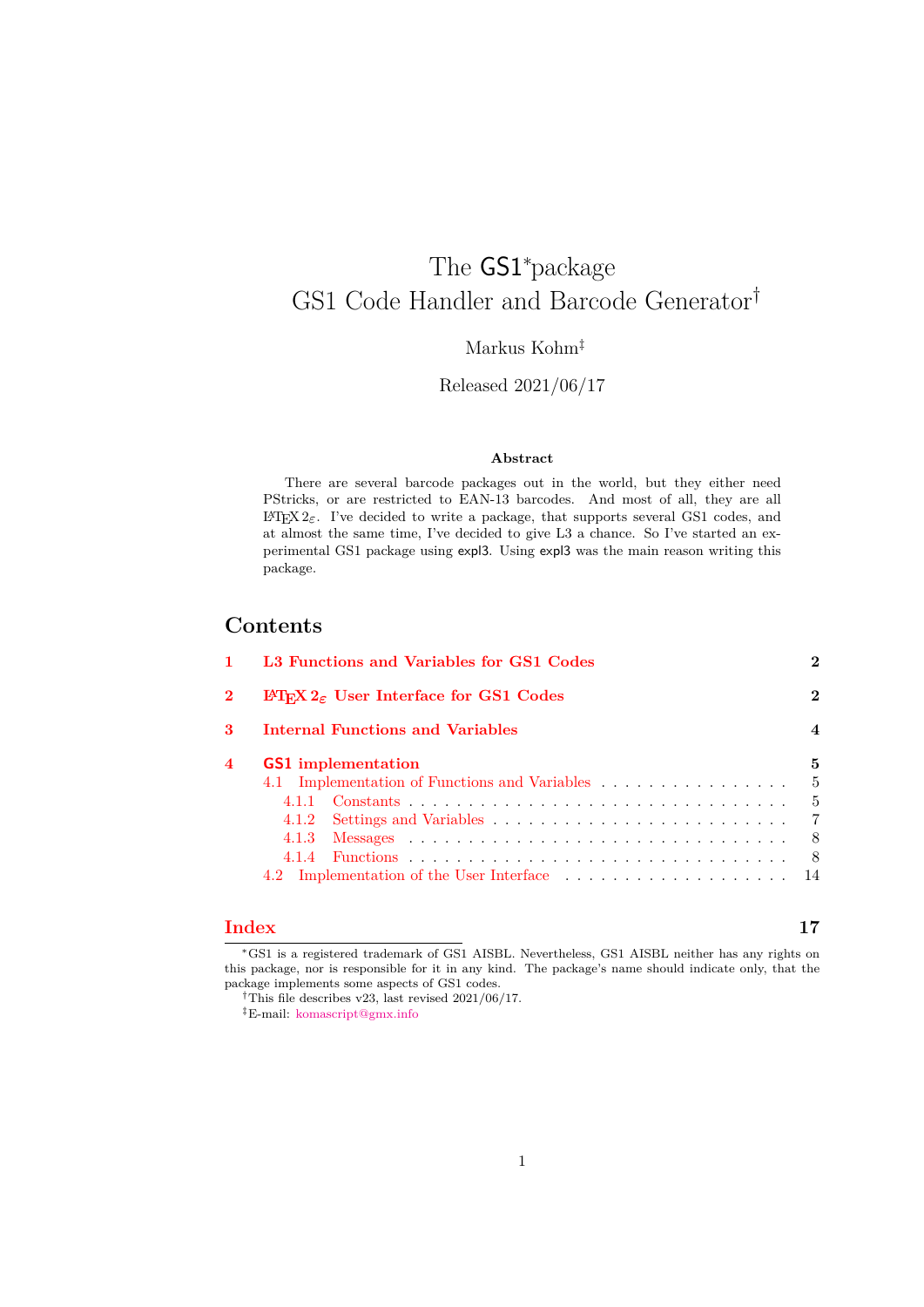# <span id="page-1-6"></span>**Preface**

Design and implementation of this package based on

**GS1:** "Allgemeine GS1 Spezifikation", Version 12.0, Januar 2012, Ausgabe 1.

This is the official GS1 specification for Germany, Austria and Switzerland.

Currently only EAN-8 and EAN-13 codes and bar codes without extension have been implemented. Others may follow in future.

# <span id="page-1-0"></span>**1 L3 Functions and Variables for GS1 Codes**

First of all: Please note, that the concept of private functions and variables is not well defined in T<sub>E</sub>X. Several variables, that I'd have made private in  $C_{++}$ , haven't been declared to be private in this implementation. Maybe I should change this.

You should also know, that several test files may be created from the package source, and each of those may be used as an example for using the code. Nevertheless,  $\text{LATEX } 2\varepsilon$ users will not need the following functions and should continue reading with [section 2.](#page-2-0)

<span id="page-1-1"></span>\GS\_set\_code\_digit\_seq:Nn ⟨GS1 sequence variable⟩ {⟨token list⟩} \GS\_set\_code\_digit\_seq:Nn

> Makes a GS1 sequence, that consist in digits only, from a ⟨*token list*⟩. To do so, only the tokens from 0 up to 9 of the ⟨*token list*⟩ are set to the ⟨*GS1 sequence variable*⟩. All other tokens are ignored. So may, e.g., convert the string "ISBN 978-3-86541-459-5" into a GS1 sequence with the digits "9783865414595", where each digit is one item of the sequence.

<span id="page-1-2"></span>\GS\_cut\_EAN\_control\_digit:N \GS\_cut\_EAN\_control\_digit:N ⟨GS1 sequence variable⟩

The ⟨*GS1 sequence variable*⟩ should store either a EAN-8 or EAN-13 code with or without control digit. If the code has seven or twelve digits, nothing happens. If the code has eight or 13 digits, the last one will be removed. All other cases result in an error message.

<span id="page-1-4"></span>\GS\_set\_EAN\_control\_digit:N \GS\_set\_EAN\_control\_digit:N ⟨GS1 sequence variable⟩

The ⟨*GS1 sequence variable*⟩ should store either a EAN-8 or EAN-13 code with or without control digit. A new control digit will be calculated. If the code has seven or twelve digits the new control digit will be added. If the code has eight or 13 digits, the old control digit will be replaced by the new one. All other cases result in an error message.

<span id="page-1-3"></span>\int\_set\_to\_EAN\_control\_digit:NN ⟨integer variable⟩ ⟨GS1 sequence variable⟩ \int\_set\_to\_EAN\_control\_digit:NN

> Calculates the control digit of the ⟨*GS1 sequence variable*⟩ using the EAN control digit algorithm and stores it into the ⟨*integer variable*⟩. Note, that the ⟨*GS1 sequence variable*⟩ may be a sequence of digits of any length not only seven digits for EAN-8 or twelve digits for EAN-13.

<span id="page-1-5"></span>\GS\_use\_as\_EAN\_barcode:N ⟨GS1 sequence variable⟩ \GS\_use\_as\_EAN\_barcode:N

> Prints an EAN-8 or EAN-13 bar code depending on \1 GS code size int. Note, that the ⟨*GS1 sequence variable*⟩ may have more than 8 resp. 13 items but not less! Use \EANBarcode if you need a more save function.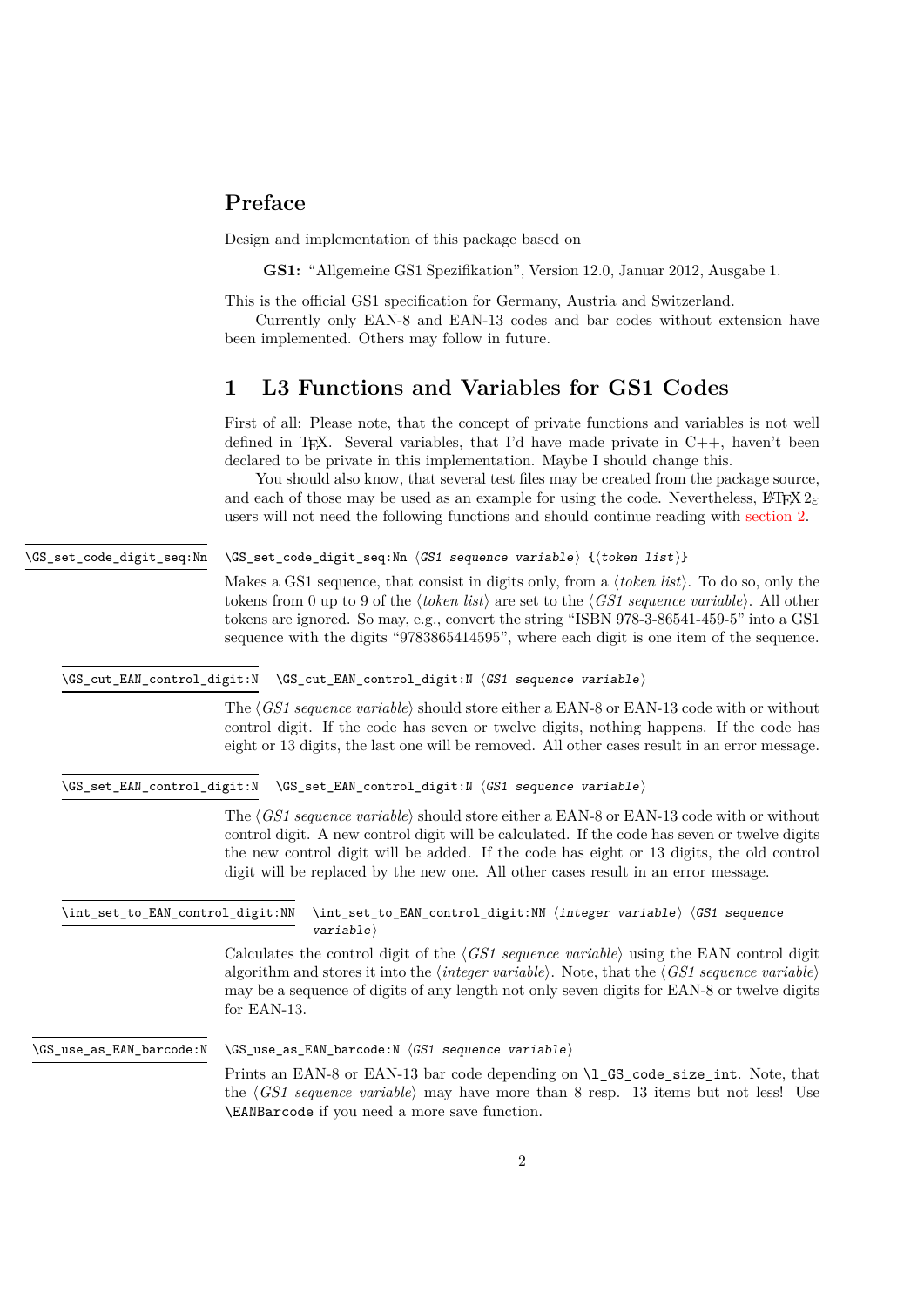# <span id="page-2-3"></span><span id="page-2-0"></span>**2 LATEX 2***ε* **User Interface for GS1 Codes**

This section describes the LAT<sub>E</sub>X 2<sub> $\epsilon$ </sub>-compatible user interface. Note, that the test files EANControlDigit.tex, EANBarcode.tex, GSSetup.tex, and the resulting PDF files may be used as examples of the following commands.

#### <span id="page-2-1"></span>\EANControlDigit{⟨string⟩} \EANControlDigit

Only the digits of the ⟨*string*⟩ will be used. All other tokens will be ignored. If the ⟨*string*⟩ has 7 or 8 digits, the control digit of an EAN-8 code will be calculated and output. If the ⟨*string*⟩ has 12 or 13 digits, the control digit of an EAN-13 code will be calculated and output. If the ⟨*string*⟩ has 8 or 13 digits the last digit will be ignored. Any other number of digits will result in an error message.

### <span id="page-2-2"></span>\EANBarcode

### \EANBarcode[⟨options⟩]{⟨string⟩}

Creates the EAN bar code corresponding with ⟨*string*⟩. The optional argument ⟨*options*⟩ may be used to use different settings from the defaults set by \GSSetup.

Each digit of a EAN bar code is represented by seven modules. Each module is either black or white. A black module is a black, vertical line. A white module is just a gap. The seven modules start either with a black sequence of up to four modules, followed by a white sequence of up to four modules, followed by a black sequence of up to four modules, finished by a white sequence of up to four modules, or they start with a white sequence of up to four modules, followed by a black sequence of up to four modules, followed by a white sequence of up to four modules, finished by a black sequence of up to four modules.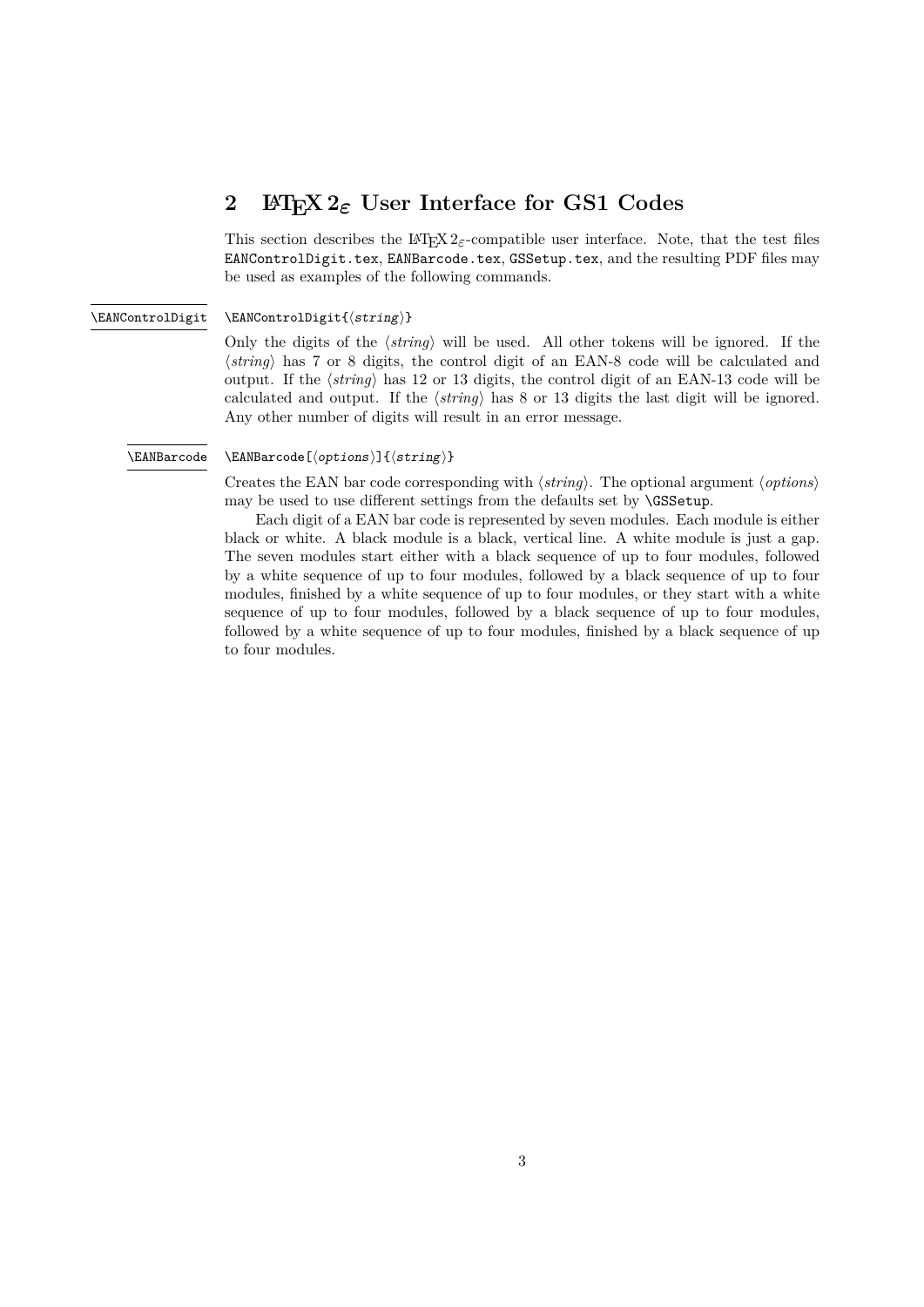#### <span id="page-3-3"></span>\GSSetup {⟨options⟩} \GSSetup

<span id="page-3-4"></span>⟨*options*⟩ is a list of ⟨*key*⟩=⟨*value*⟩ pairs. They are used to setup the default of several settings:

# **ocrb=**⟨*boolean*⟩

If ⟨*boolean*⟩ is true the digits at the bottom of the bar code will be printed using OCR-b font ocrb/ $T1/m/n$  in 9pt. Predefined default is ocrb=true.

### **module\_width=**⟨*dimension expression*⟩

This is the width of one module. GS1 specifies a minimum module width of 0.264 mm and a normal width of 0.33 mm. You should not set a width below the minimum!

# **module\_height=**⟨*dimension expression*⟩

This is the height of a black module. GS1 specifies a normal bar code height of 21.31 mm for EAN-8 and 25.01 mm for EAN-13. Both values are inclusive the digits at the bottom of the bar code. Some marker modules are higher than the digit modules.

# **code=**⟨*string*⟩

The  $\langle string \rangle$  should either be EAN-8 or EAN-13. The predefined default is EAN-13. More types will be supported in future.

### **scale=**⟨*floating point*⟩

This is the scale factor for the bar code. GS1 specifies scale classes from 0.8 up to 2.0 with steps of 0.05. Factors less than 0.8 shouldn't be used. *Currently* scale *won't be used!*

# **scale\_to\_font=**⟨*boolean*⟩

Ignore module\_width and instead set the module width depending on the width of digit 0 of the current font. Note, that this will not scale the whole bar code but only the module width. To scale the whole bar code, you should use scale.

### **add\_control=**⟨*boolean*⟩

Add the control digit to the GS1 code. If there's already a control digit, replace it by the calculated one. The predefined default is add\_control=false.

# <span id="page-3-0"></span>**3 Internal Functions and Variables**

You should not use or manipulate these! So, maybe it's better to stop reading now.

<span id="page-3-2"></span>\\_\_GS\_set\_key\_code:nn

\\_\_GS\_set\_key\_code:nn {⟨token list⟩} {⟨integer expression⟩}

Sets \l\_GS\_code\_type\_tl to ⟨*token list*⟩ and \l\_GS\_code\_size\_int to value of {⟨*integer expression*⟩}.

#### <span id="page-3-1"></span>\\_\_GS\_new\_seq\_c:cn {⟨sequence name⟩} {⟨token list⟩}  $\_\text{GS\_new\_seq\_c:cn}$

Creates a sequence constant  $\csc S_{\text{sequence name}}$  name  $\csc S_{\text{sequence } \text{name}}$ . The value of the constant will be build by the tokens of the *(token list)*. These tokens should be either characters "A" or "B" for selection constants or digits 1–4 for module constants.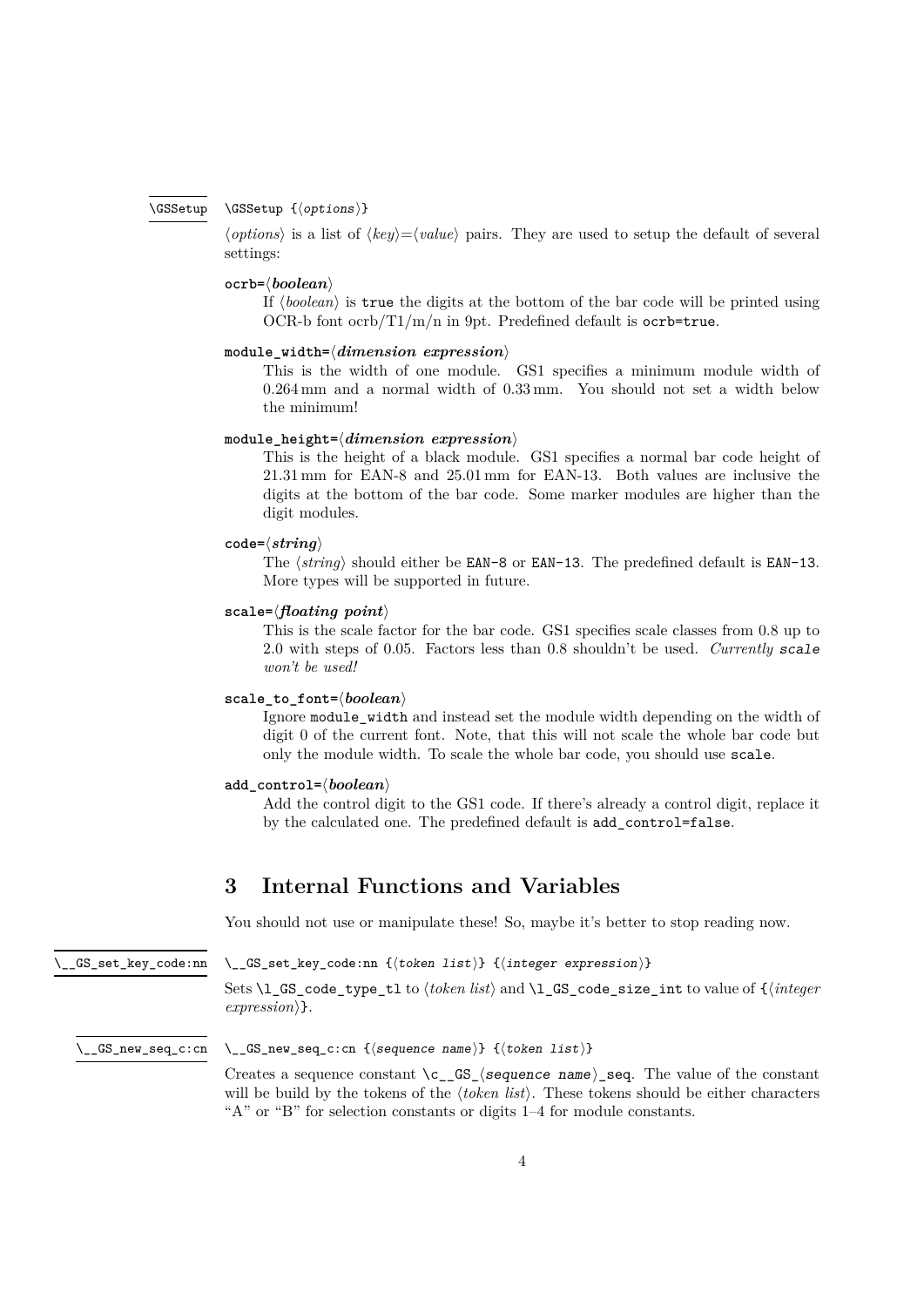- <span id="page-4-3"></span>\\_\_GS\_modules:Nn
- GS\_modules:cn
- <span id="page-4-6"></span>\\_\_GS\_modules:Nn ⟨sequence variable⟩ {⟨dimension expression⟩}
- \\_\_GS\_modules:cn {⟨sequence variable name⟩} {⟨dimension expression⟩} \\_\_GS\_modules:NnN

\\_\_GS\_modules:NnN ⟨sequence variable⟩ {⟨dimension expression⟩} ⟨boolean variable⟩ Draws the modules given by the  $\langle \text{sequence variable} \rangle$  with height  $\{\langle \text{dimension expression} \rangle\}$ . The arguments are:

- #1 : ⟨*sequence variable*⟩ or ⟨*sequence variable name*⟩, each item of the sequence stays for a number of modules with the same color. \l\_\_GS\_black\_bool signals, whether the (first) modules are black or white and will be reversed after every item. Each module has the width  $\lceil \log_{\text{model}} \rceil$  module\_wd\_dim.
- #2 : ⟨*dimension expression*⟩, the height of the black modules. The modules will be raised by \l\_GS\_module\_ht\_dim.
- #3 : ⟨*boolean variable*⟩, true indicates, that the first module should be black. With false, the first module will be white.

<span id="page-4-4"></span>\\_\_GS\_modules\_start\_black:Nn \\_\_GS\_modules\_start\_black:Nn ⟨sequence variable⟩ {⟨dimension expression⟩}

Same like \\_\_GS\_modules:NnN ⟨*sequence variable*⟩ {⟨*dimension expression*⟩} \c\_true\_ bool.

<span id="page-4-5"></span> $\text{GS}_\text{modules}$  start\_white:Nn \  $\text{GS}_\text{modules}$  start\_white:Nn  $\langle\text{sequence variable}\rangle$  { $\langle\text{dimension expression}\rangle\}$ 

Same like \\_\_GS\_modules:NnN ⟨*sequence variable*⟩ {⟨*dimension expression*⟩} \c\_false\_ bool.

# <span id="page-4-0"></span>**4 GS1 implementation**

<sup>1</sup> ⟨@@=GS⟩

The implementation has been done in two parts. The first part is the L3 code with all the functions and variables. The second part is the  $\text{LFT}_R X_{2\epsilon}$  lookalike user interface. But before this, we just declare, what this is:

- <sup>2</sup> ⟨\*package⟩
- <span id="page-4-10"></span><sup>3</sup> \ProvidesExplPackage

```
4 {\ExplFileName}{\ExplFileDate}{\ExplFileVersion}{\ExplFileDescription}
```
and what it requires:

- <span id="page-4-11"></span><sup>5</sup> \RequirePackage{rule-D}
- <sup>6</sup> ⟨*/*package⟩

# <span id="page-4-1"></span>**4.1 Implementation of Functions and Variables**

# <span id="page-4-9"></span><span id="page-4-2"></span>**4.1.1 Constants**

 $\_{\_GS\_new\_seq\_c:cn}$  While this is an internal function, that should allow only some tokens at the arguments, it is declared nopar.

```
7 ⟨*package⟩
8 \cs_new_nopar:Npn \__GS_new_seq_c:cn #1#2
9 {
10 \seq_new:c {c__GS_ #1 _seq}
11 \seq_set_split:Nnn \l_tmpa_seq {} {#2}
12 \text{seq\_gset\_eq:cN } {c\_GS\_ #1\_seq} \ \lceil \frac{1}{tmpa\_seq}13 \quad \frac{1}{2}14 ⟨/package⟩
```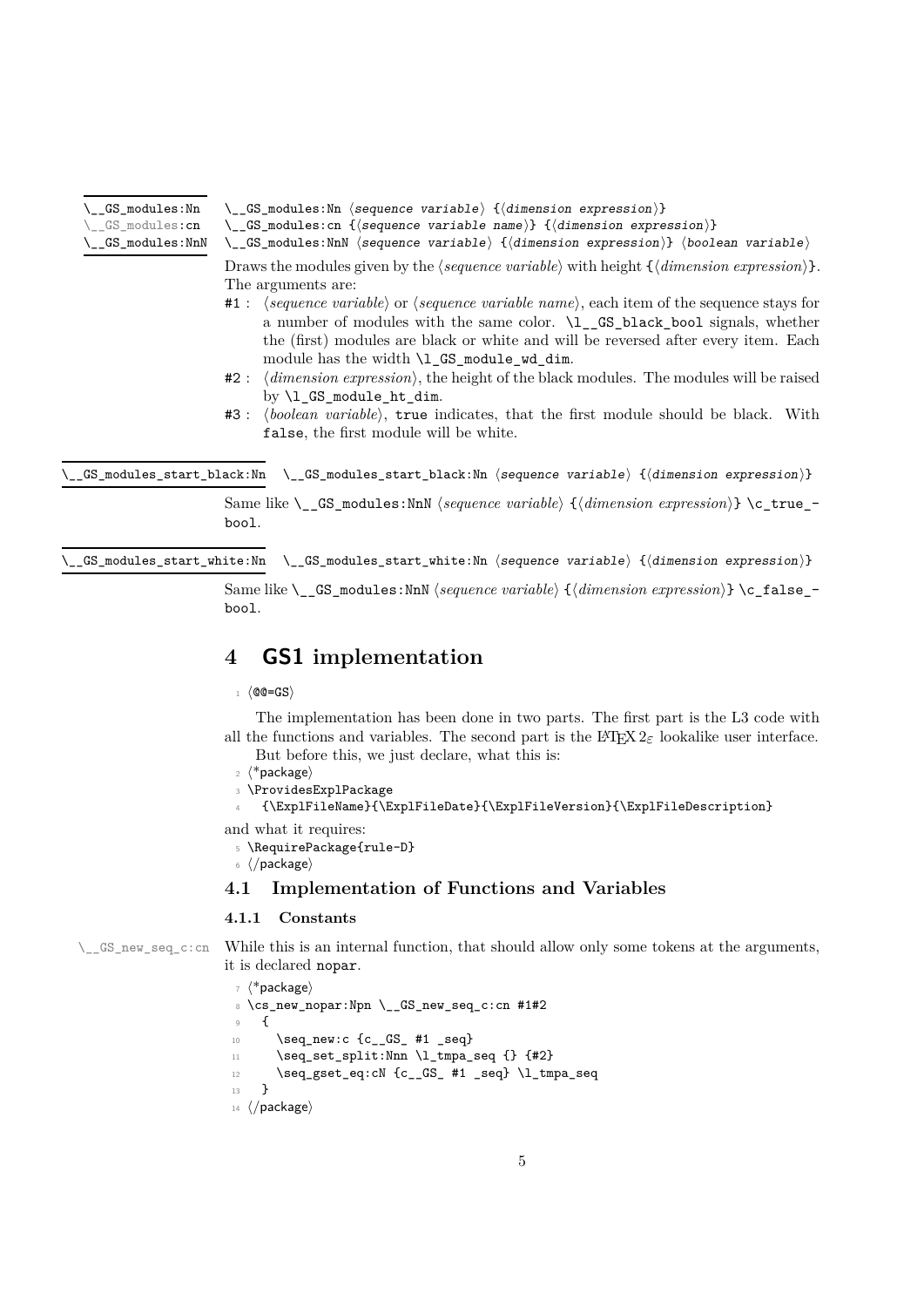\c\_\_GS\_AB0\_seq

```
\c__GS_AB1_seq
            \c__GS_AB2_seq
            \c__GS_AB3_seq
            \c__GS_AB4_seq
            \c__GS_AB5_seq
            \c__GS_AB6_seq
            \c__GS_AB7_seq
            \c__GS_AB8_seq
            \c__GS_AB9_seq
                             figure 5.2.1.3.1-1 of the GS1 specification.
                              15 ⟨*package⟩
                              16 \__GS_new_seq_c:cn {AB0} {AAAAAA}
                              17 \__GS_new_seq_c:cn {AB1} {AABABB}
                              18 \__GS_new_seq_c:cn {AB2} {AABBAB}
                              19 \__GS_new_seq_c:cn {AB3} {AABBBA}
                              20 \__GS_new_seq_c:cn {AB4} {ABAABB}
                              21 \__GS_new_seq_c:cn {AB5} {ABBAAB}
                              22 \__GS_new_seq_c:cn {AB6} {ABBBAA}
                              23 \__GS_new_seq_c:cn {AB7} {ABABAB}
                              24 \__GS_new_seq_c:cn {AB8} {ABABBA}
                              25 \__GS_new_seq_c:cn {AB9} {ABBABA}
                              26 ⟨/package⟩
                             (End definition for \c__GS_AB0_seq and others.)
             \c__GS_A0_seq
             \c__GS_A1_seq
             \c__GS_A2_seq
             \c__GS_A3_seq
             \c_{\texttt{-GS_A4-seq}}\c__GS_A5_seq
             \c__GS_A6_seq
             \c_GS_A7_seq
             \c__GS_A8_seq
             \c__GS_A9_seq
             \c__GS_B0_seq
             \c__GS_B1_seq
             \c__GS_B2_seq
             \c__GS_B3_seq
             \c__GS_B4_seq
             \c__GS_B5_seq
             \c__GS_B6_seq
             \c__GS_B7_seq
             \c__GS_B8_seq
             \c__GS_B9_seq
         \c__GS_margin_seq
      \c__GS_separator_seq
        \c__GS_special_seq
   \c__GS_extra_margin_seq
\c__GS_extra_separator_seq
                             These constants represent the module sequences of digits and markers. See fig-
                             ure 5.2.1.2.1-1 and 5.2.1.2.2-1 of the GS1 specification. Note, that the module sequences
                             of type C are same like type A but start with a black module instead of a white one.
                              27 ⟨*package⟩
                              28 \__GS_new_seq_c:cn {A0} {3211} % start white (C0 same but start with black)
                              29 \__GS_new_seq_c:cn {A1} {2221}
                              30 \__GS_new_seq_c:cn {A2} {2122}
                              31 \__GS_new_seq_c:cn {A3} {1411}
                              32 \__GS_new_seq_c:cn {A4} {1132}
                              33 \__GS_new_seq_c:cn {A5} {1231}
                              34 \__GS_new_seq_c:cn {A6} {1114}
                              35 \__GS_new_seq_c:cn {A7} {1312}
                              36 \__GS_new_seq_c:cn {A8} {1213}
                              37 \__GS_new_seq_c:cn {A9} {3112}
                              38 \__GS_new_seq_c:cn {B0} {1123} % start white
                              39 \__GS_new_seq_c:cn {B1} {1222}
                              40 \__GS_new_seq_c:cn {B2} {2212}
                              41 \__GS_new_seq_c:cn {B3} {1141}
                              42 \__GS_new_seq_c:cn {B4} {2311}
                              43 \__GS_new_seq_c:cn {B5} {1321}
                              44 \__GS_new_seq_c:cn {B6} {4111}
                              45 \__GS_new_seq_c:cn {B7} {2131}
                              46 \__GS_new_seq_c:cn {B8} {3121}
                              47 \__GS_new_seq_c:cn {B9} {2113}
                              48 \setminus GS_new_seq_c:cn {margin} {111} % start black
                              49 \__GS_new_seq_c:cn {separator} {11111} % start white
                              50 \__GS_new_seq_c:cn {special} {111111} % start white
                              51 \__GS_new_seq_c:cn {extra_margin} {112} % start black
                              52 \text{ } \setminus _GS_new_seq_c:cn {extra_separator} {11} % start white
```
<span id="page-5-13"></span><span id="page-5-12"></span><span id="page-5-11"></span><span id="page-5-10"></span><span id="page-5-9"></span><span id="page-5-8"></span><span id="page-5-7"></span><span id="page-5-6"></span><span id="page-5-5"></span><span id="page-5-4"></span><span id="page-5-3"></span><span id="page-5-2"></span><span id="page-5-1"></span><span id="page-5-0"></span>These constants represent the generation rules of the left side of an EAN-13 barcode. See

<span id="page-5-36"></span><span id="page-5-35"></span><span id="page-5-34"></span><span id="page-5-33"></span><span id="page-5-32"></span><span id="page-5-31"></span><span id="page-5-30"></span><span id="page-5-29"></span><span id="page-5-28"></span><span id="page-5-27"></span><span id="page-5-26"></span><span id="page-5-25"></span><span id="page-5-24"></span><span id="page-5-23"></span><span id="page-5-22"></span><span id="page-5-21"></span><span id="page-5-20"></span><span id="page-5-19"></span><span id="page-5-18"></span><span id="page-5-17"></span><span id="page-5-16"></span><span id="page-5-15"></span><span id="page-5-14"></span><sup>53</sup> ⟨*/*package⟩

(*End definition for* \c\_\_GS\_A0\_seq *and others.*) There are some basic dimensions for the modules at the specification: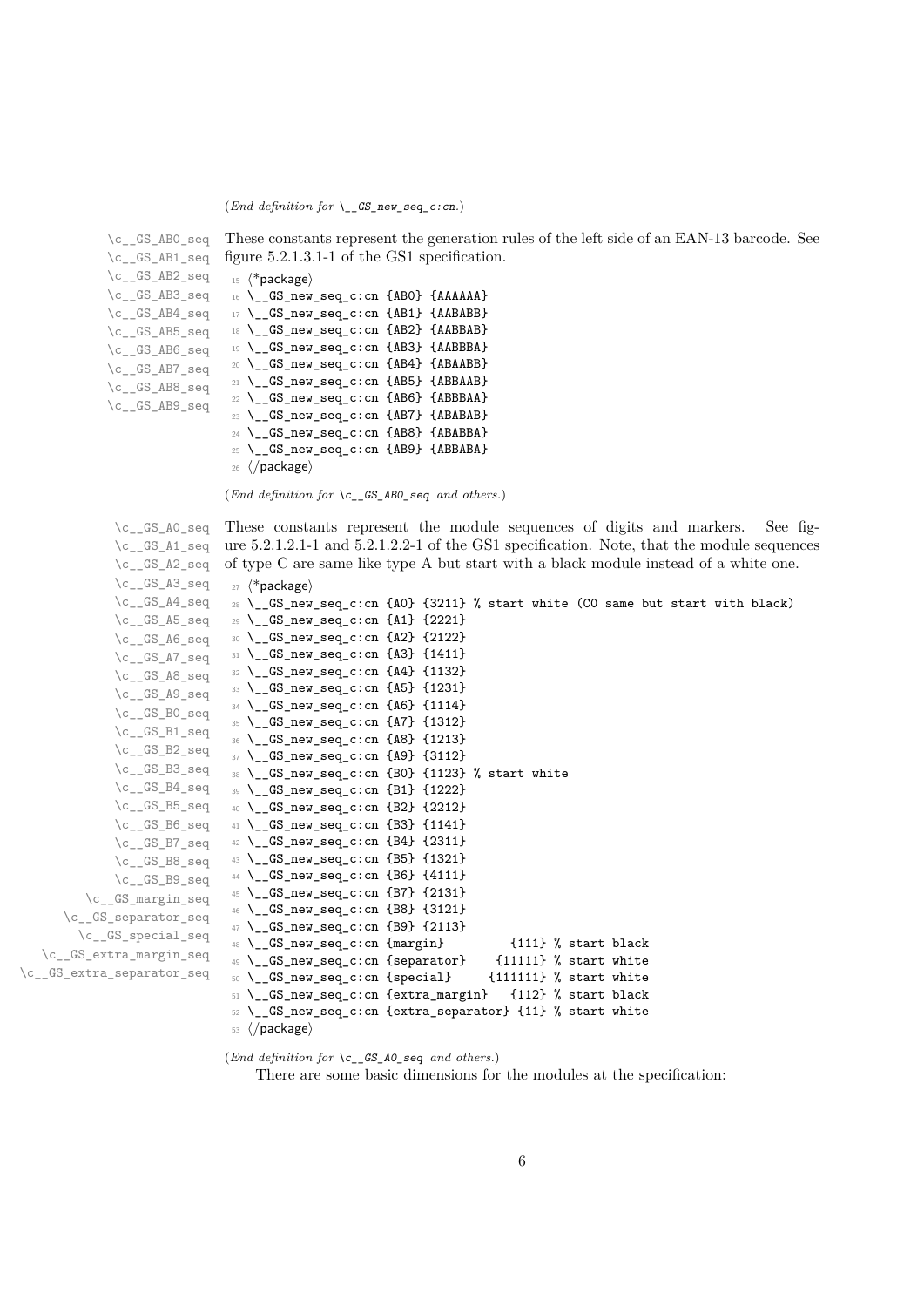```
\c__GS_module_min_width_dim
\c__GS_module_norm_width_dim 54 ⟨*package⟩
```

```
55 \dim_const:Nn \c__GS_module_min_width_dim {0.264mm}
```

```
56 \dim_const:Nn \c__GS_module_norm_width_dim {0.33mm}
```

```
57 ⟨/package⟩
```

```
(End definition for \c__GS_module_min_width_dim and \c__GS_module_norm_width_dim.)
```
# <span id="page-6-0"></span>**4.1.2 Settings and Variables**

<span id="page-6-5"></span>These settings will influence the work of several of the user functions. They are defined as keys of family GS1.

\l\_GS\_use\_ocrb\_bool Needed to set both \l\_GS\_code\_type\_tl and \l\_GS\_code\_size\_int with one key. Together they are the type of code, to be handled.

```
\l_GS_module_wd_dim
     \l_GS_module_ht_dim
          \l_GS_scale_fp
\l_GS_scale_to_font_bool
  \l_GS_add_control_bool
      \l_GS_code_type_tl
     \l_GS_code_size_int
   \__GS_set_key_code:nn
                            58 ⟨*package⟩
                            60 {
```

```
59 \cs_new_nopar:Npn \__GS_set_key_code:nn #1#2
61 \tl_if_exist:NF \l_GS_code_type_tl { \tl_new:N \l_GS_code_type_tl }
\verb|62| \qquad \verb|\tl_set|: \verb|\Nn \l, \lrcorner GS_code_type_t1 \{ #1 }|63 \int_if_exist:NF \l_GS_code_size_int { \int_new:N \l_GS_code_size_int }
\text{64} \int_set:Nn \l_GS_code_size_int { #2 }
65 }
66 \keys_define:nn { GS1 }
67 \frac{1}{2}68 ocrb .bool_set:N = \l_GS_use_ocrb_bool,
69 ocrb .initial:n = true,
70 module_width .dim_set:N = \l_GS_module_wd_dim,
71 module_width .initial:V = \c__GS_module_norm_width_dim,
72 module height .dim set:N = \l GS module ht dim,
73 module_height .initial:V = \c_zero_dim,
74 code .choice:,
75 code / EAN-8 .code:n = { \__GS_set_key_code:nn { EAN } { 8 } },
76 code / EAN8 .code:n = { \__GS_set_key_code:nn { EAN } { 8 } },
77 code / EAN-13 .code:n = { \__GS_set_key_code:nn { EAN } { 13 } },
78 code / EAN13 .code:n = { \__GS_set_key_code:nn { EAN } { 13 } },
79 code .initial:n = EAN-13,
80 scale .fp_set:N = \l_GS_scale_fp,
81 scale .initial:n = 1.0,
82 scale_to_font .bool_set:N = \l_GS_scale_to_font_bool,
83 scale_to_font .initial:n = false,
84 add_control .bool_set:N = \lceil \frac{GS}{d} \rceil add_control_bool,
85 add_control .initial:n = false,
86 }
87 ⟨/package⟩
```
<span id="page-6-13"></span><span id="page-6-12"></span><span id="page-6-11"></span><span id="page-6-10"></span>(*End definition for* \l\_GS\_use\_ocrb\_bool *and others. These variables are documented on page* **??***.*)

<span id="page-6-7"></span>Note: Later I'll define a L<sup>AT</sup>EX 2<sub> $\varepsilon$ </sub> command to change the defaults of those keys. Additionally local changes of those keys may be done using the optional argument of the LATEX 2*ε* user commands. See [subsection 4.2](#page-13-0) for more information.

\l\_\_GS\_code\_seq This will be used later for several local GS1 sequences. It is private and also shouldn't be used in global context.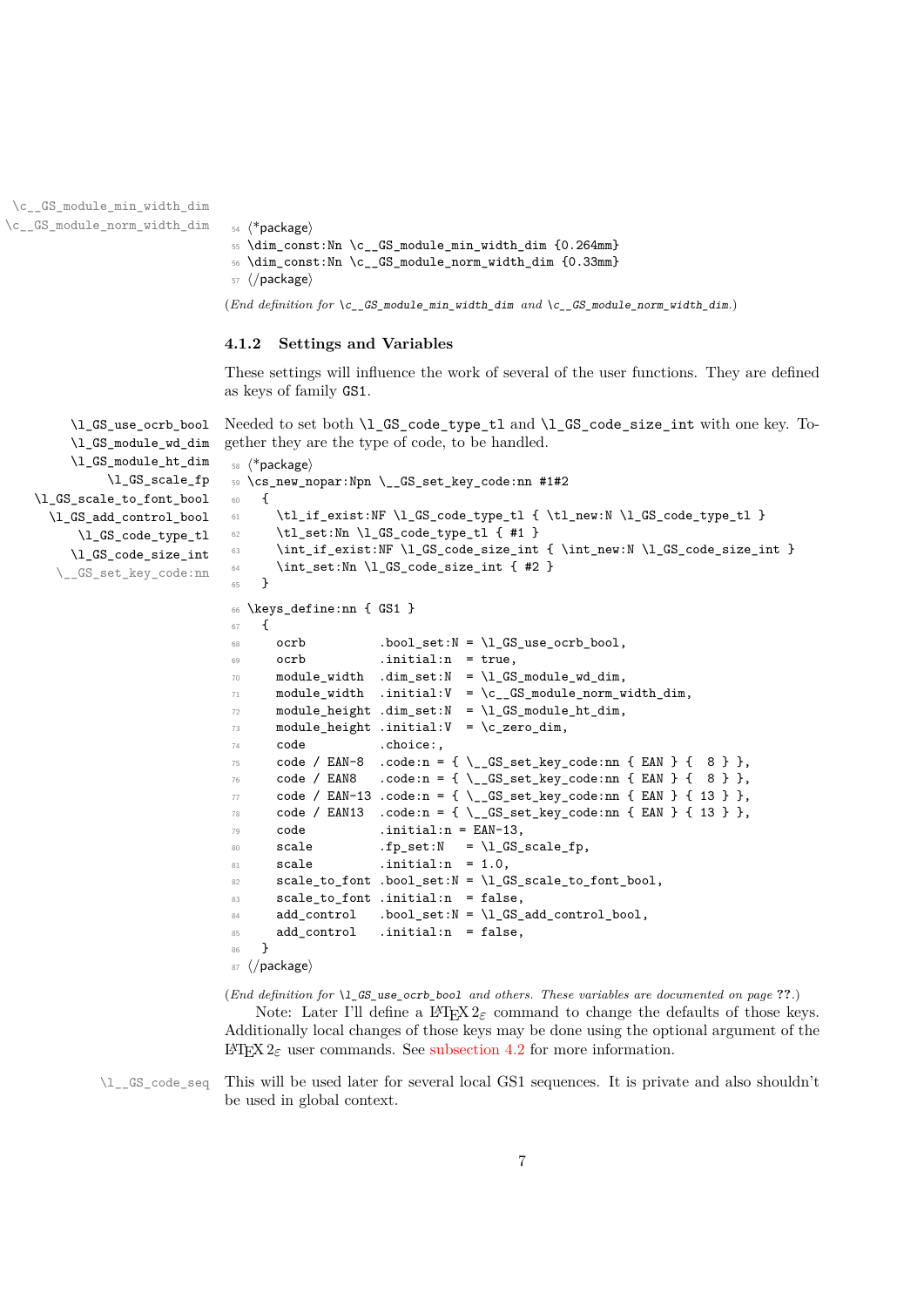<span id="page-7-13"></span>88  $\langle$ \*package $\rangle$ 89 \seq\_new:N \l\_\_GS\_code\_seq <sup>90</sup> ⟨*/*package⟩

(*End definition for* \l\_\_GS\_code\_seq*.*)

### <span id="page-7-0"></span>**4.1.3 Messages**

We need a message for not supported lengths of EAN codes, because currently only EAN-8 and EAN-13 are supported, both with or without control digit. This message will be used as an error message.

```
91 ⟨*package⟩
92 \msg_new:nnnn { GS1 } { EAN-code-size }
93 {
94 #1~isn't~a~valid~EAN~code~\msg_line_context:.
95 }
96 {
97 The~given~code~is~neither~a~EAN-8~with~or~without~control~digit,\\
98 nor~a~EAN-13~with~or~without~control~digit.\\\\
99 The~GS1~module~currently~only~supports~EAN-8~and~EAN~13.
100 }
101 ⟨/package⟩
```
<span id="page-7-3"></span><span id="page-7-2"></span>Another message is only a warning message. It will be used whenever the used module width would be less than the minimum module width given by the GS1 specification.

```
102 ⟨*package⟩
103 \msg_new:nnn { GS1 } { module/minwidth }
104 \frac{1}{104}105 Resulting~module~width~is~less~than~allowed~minimum~\msg_line_context:.\\\\
106 GS1~specification~declares~a~minimum~module~width~of~#2.\\
107 Currently~the~module~with~would~be~#1.\\
108 To~avoid~problems,~I'll~increase~module~width~to~#2.
109 }
110 ⟨/package⟩
```
# <span id="page-7-1"></span>**4.1.4 Functions**

[\GS\\_set\\_code\\_digit\\_seq:Nn](#page-1-1) Convert a string into a code sequence ignoring all but digits.

```
111 ⟨*package⟩
112 \cs_new_nopar:Npn \GS_set_code_digit_seq:Nn #1#2
113 \, \text{f}114 \seq_set_eq:NN #1 \c_empty_seq
115 \tl_map_inline:nn
116 { #2 }
117 \sim f
118 \tl_if_in:nnT
119 {0123456789}
120 {##1}
121 \left\{ \begin{array}{ccc} 1 & 1 & 1 \\ 1 & 1 & 1 \end{array} \right\}122 \seq_put_right:Nn #1 { ##1 }
123 }
124 }
125 }
126 ⟨/package⟩
```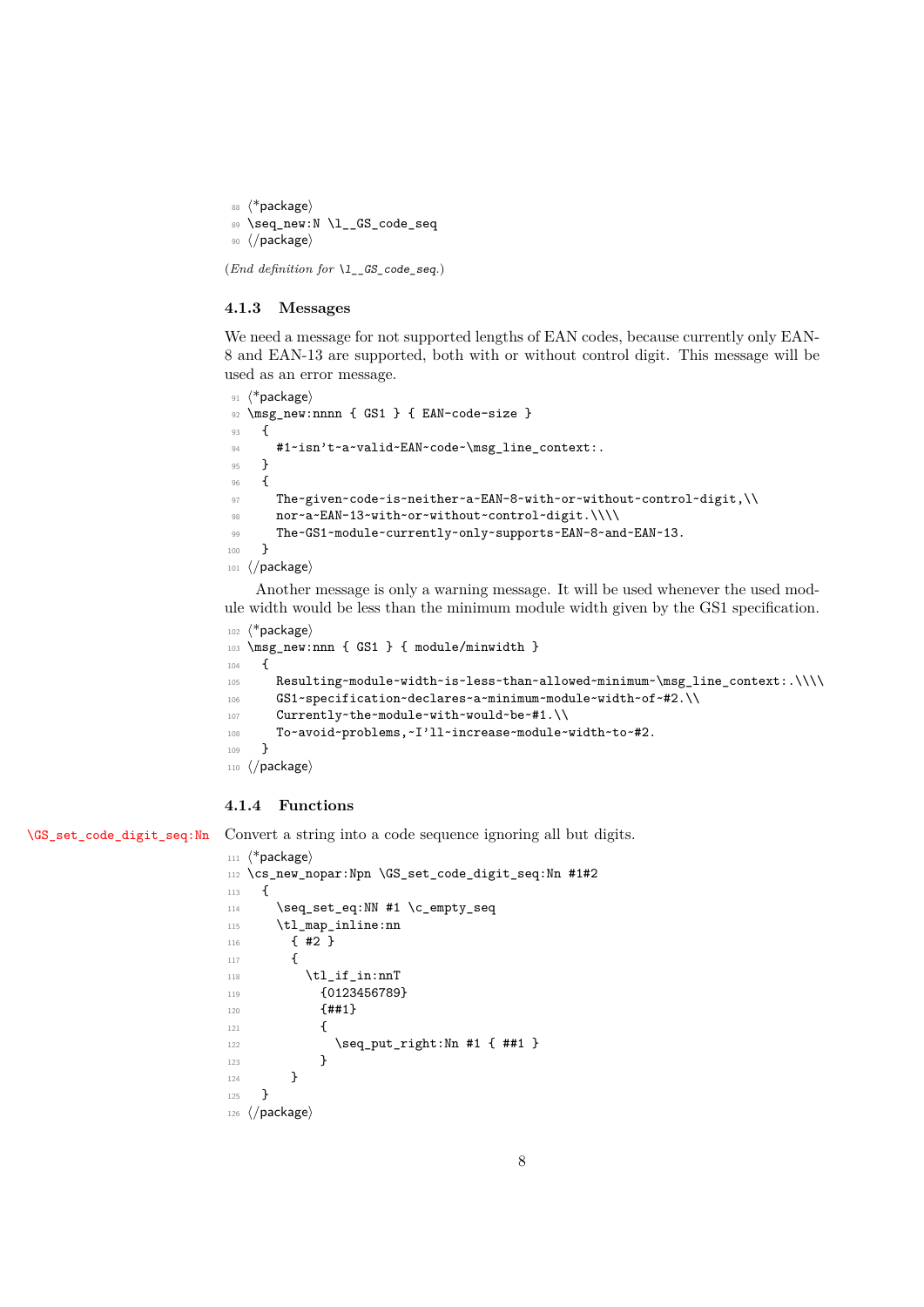*The following test files are used for this code:* GS\_set\_code\_digit.tex*.*

```
127 ⟨*test & GS.set.code.digit.seq⟩
128 \ExplSyntaxOn
129 \seq_new:N \l_testa_seq
130 \seq_new:N \l_testb_seq
131
132 \GS_set_code_digit_seq:Nn \l_testa_seq {ISBN 978-3-86541-459-5}
133 Sequence~for~ISBN~978-3-86541-459-5~is:~
134 \seq_use:Nnnn \l_testa_seq { , ~ } { , ~ } { , ~ }
135
136 \GS_set_code_digit_seq:Nn \l_testb_seq {9783865414595}
137 \seq_map_inline:Nn \l_testa_seq
138 {
139 \seq_pop_left:NN \l_testb_seq \l_tmpa_tl
140 \tl_set:Nn \l_tmpb_tl { #1 }
141 \tl_if_eq:NNF \l_tmpa_tl \l_tmpb_tl
142 f
143 \tl_show:N l_testa_seq
144 \tl_show:N l_testb_seq
145 \msg_fatal:nnn { GS1/test } { function } { \GS_set_code_digit_seq:Nn }
146 }
147 }
148
149 \GS set code digit seq:Nn \l testa seq {ISBN 978-3-86541-459-5}
150 \seq_set_split:Nnn \l_testb_seq \{, \} \{9,7,8,3,8,6,5,4,1,4,5,9,5\}151 \seq_map_inline:Nn \l_testa_seq
152 \frac{152}{152}153 \seq_pop_left:NN \l_testb_seq \l_tmpa_tl
154 \tl_set:Nn \l_tmpb_tl { #1 }
155 \tl_if_eq:NNF \l_tmpa_tl \l_tmpb_tl
156 {
157 \tl_show:N \l_testa_seq
158 \tl show:N \l testb seq
159 \msg_fatal:nnn { GS1/test } { function } { \GS set code digit seq:Nn }
160 }
161 }
162
163 \ExplSyntaxOff
164 ⟨/test & GS.set.code.digit.seq⟩
(End definition for \GS_set_code_digit_seq:Nn. This function is documented on page 2.)
```
[\GS\\_cut\\_EAN\\_control\\_digit:N](#page-1-2) EAN code sequences with control digit are either 8 or 13 digits. To remove the control digit we just have to remove the right most digit from a 8 or 13 digits sequence. 7 or 12 digit sequences are already without control digit. All other sequences are not supported.

```
165 ⟨*package⟩
166 \cs_new_nopar:Npn \GS_cut_EAN_control_digit:N #1
167 {
168 \int_case:nnF
169 { \seq_count:N #1 }
170 \, \rm{f}171 { 7 } { }
172 { 8 } { \seq_pop_right:NN #1 \l_tempa_tl }
173 \{12\} \{1
```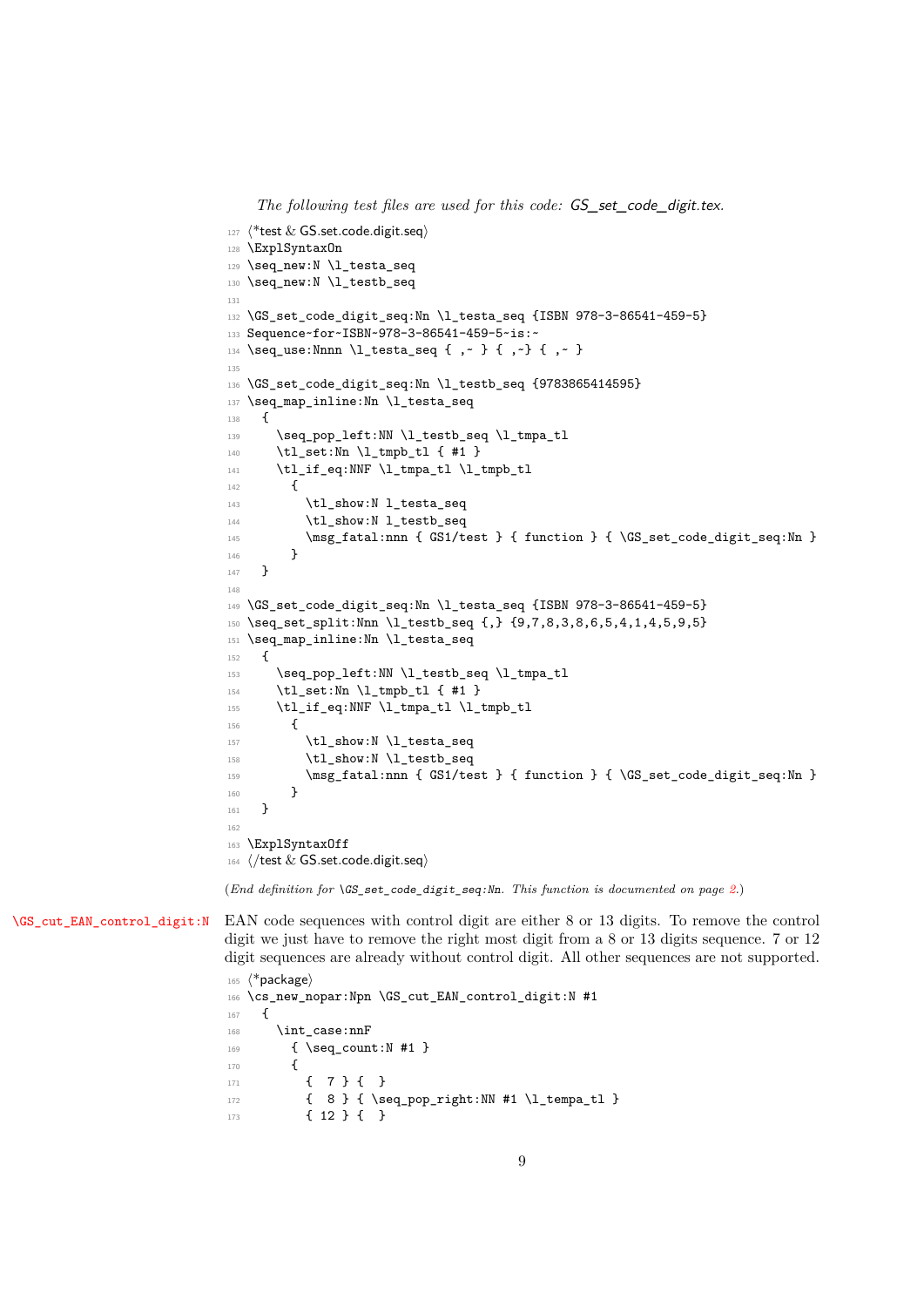```
174 { 13 } { \seq_pop_right:NN #1 \l_tempa_tl }
175 }
176 {
177 \msg_error:nnn { GS1 } { EAN-code-size } { #1 }
178 }
179 }
180 ⟨/package⟩
    The following test files are used for this code: GS_cut_EAN_control_digit.tex.
181 ⟨*test & GS.cut.EAN.control.digit⟩
182 \raggedright
183 \ExplSyntaxOn
184 \seq_new:N \l_testa_seq
185 \GS_set_code_digit_seq:Nn \l_testa_seq {ISBN 978-3-86541-459-5}
186 With~control:~\seq_use:Nnnn \l_testa_seq { ,~ } { ,~} { ,~ }\\
187 \GS_set_code_digit_seq:Nn \l_testb_seq {ISBN 978-3-86541-459}
188 \GS_cut_EAN_control_digit:N \l_testa_seq
189 \seq_map_inline:Nn \l_testa_seq
190 {
191 \seq_pop_left:NN \l_testb_seq \l_tmpa_tl
192 \tl_set:Nn \l_tmpb_tl { #1 }
193 \tl_if_eq:NNF \l_tmpa_tl \l_tmpb_tl
194 \uparrow195 \tl_show:N \l_testa_seq
196 \tl_show:N \l_testb_seq
197 \msg_fatal:nnn { GS1/test } { function }
198 { \GS_cut_EAN_control_digit:N }
199 ]
200 }
201 Without~control:~\seq_use:Nnnn \l_testa_seq { ,~ } { ,~} { ,~ }\\
202 \ExplSyntaxOff
203 ⟨/test & GS.cut.EAN.control.digit⟩
```
<span id="page-9-27"></span><span id="page-9-26"></span><span id="page-9-25"></span><span id="page-9-24"></span><span id="page-9-19"></span><span id="page-9-17"></span><span id="page-9-13"></span><span id="page-9-10"></span><span id="page-9-4"></span><span id="page-9-1"></span>(*End definition for* \GS\_cut\_EAN\_control\_digit:N*. This function is documented on page [2.](#page-1-2)*)

\int\_set to\_EAN\_control\_digit:NN Sets an integer to the control digit calculated with the EAN control digit algorithm for a given code sequence. Note, that the complete code sequence will be used to calculate the control digit. So, if you have a EAN-8 or EAN-13 code sequence, you should cut of the control digit first.

```
204 ⟨*package⟩
205 \cs_new_nopar:Npn \int_set_to_EAN_control_digit:NN #1#2
206 {
207 \int zero:N #1
208 \seq_set_eq:NN \l_tmpa_seq #2
209 \bool_until_do:nn
210 { \seq_if_empty_p:N \l_tmpa_seq }
211 \left\{ \begin{array}{ccc} 2 & 2 & 1 \\ 2 & 2 & 1 \end{array} \right\}212 \seq_pop_left:NN \l_tmpa_seq \l_tmpb_tl
213 \int_if_even:nTF
214 { \seq_count:N \l_tmpa_seq }
215 \left\{ \begin{array}{c} \end{array} \right\}216 \int_add:Nn #1 { 3 * \l_tmpb_tl }
217 }
218 {
```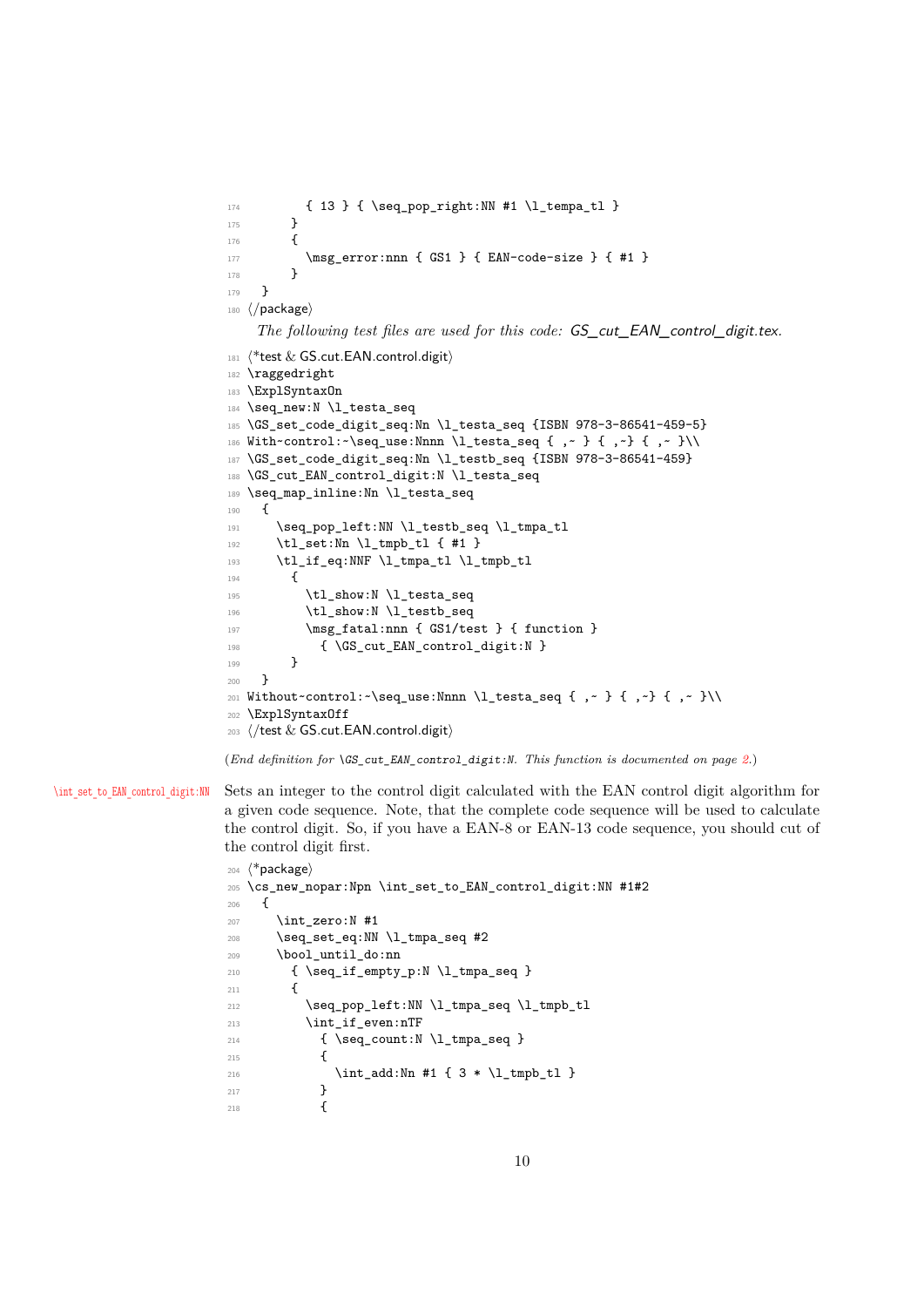```
219 \int_add:Nn #1 { \l_tmpb_tl }
                               220 }
                              221 }
                              222 \int_set:Nn #1 { \int_mod:nn { 10 - \int \mathrm{mod:nn} { #1 } { 10 } } { 10 } }
                              223 }
                              224 ⟨/package⟩
                                   The following test files are used for this code: int_set_to_EAN_control_digit.tex.
                              225 ⟨*test & int.set.to.EAN.control.digit⟩
                              226 \ExplSyntaxOn
                              227 \seq_new:N \l_testa_seq
                              228 \tl_new:N \l_control_tl
                              229 \GS_set_code_digit_seq:Nn \l_testa_seq {ISBN 978-3-86541-459-5}
                              230 \seq_pop_right:NN \l_testa_seq \l_control_tl
                              231 \int_new:N \l_control_int
                              232 \int_set_to_EAN_control_digit:NN \l_control_int \l_testa_seq
                              233 Control~digit~should~be~\tl_use:N \l_control_tl{} ~
                              234 \int_compare:nNnTF { \l_control_tl } { = } { \l_control_int }
                              235 {
                              236 ~and~is~\int_use:N \l_control_int .
                              237 }
                              238 {
                              239 ~but~it~\int_use:N \l_control_int .
                              240 \msg_error:nnn { GS1/test } { function }
                              241 { \int_set_to_EAN_control_digit:NN }
                              242 }
                              243 \ExplSyntaxOff
                              244 ⟨/test & int.set.to.EAN.control.digit⟩
                              (End definition for \int_set_to_EAN_control_digit:NN. This function is documented on page 2.)
\GS_set_EAN_control_digit:N Add a new control digit to a EAN sequence
                              245 ⟨*package⟩
                              246 \cs_new_nopar:Npn \GS_set_EAN_control_digit:N #1
                              247 {
                              248 \GS_cut_EAN_control_digit:N #1
                              249 \int_set_to_EAN_control_digit:NN \l_tmpa_int #1
                              250 \seq_put_right:NV #1 \l_tmpa_int
                              251252 ⟨/package⟩
                                   The following test files are used for this code: GS_set_EAN_control_digit.tex.
                              253 ⟨*test & GS.set.EAN.control.digit⟩
                              254 \ExplSyntaxOn
                              255 \seq new:N \l testa seq
                              256 \GS set code digit seq:Nn \l testa seq {ISBN 978-3-86541-459-5}
                              257 \seq_new:N \l_testb_tl
                              258 \seq_pop_right:NN \l_testa_seq \l_testb_tl
                              259 \GS_set_EAN_control_digit:N \l_testa_seq
                              260 \tl_new:N \l_testa_tl
                              261 \seq_get_right:NN \l_testa_seq \l_testa_tl
                              262 Control~digit~should~be~ \tl_use:N \l_testb_tl {} ~
                              263 \int_compare:nNnTF { \l_testa_tl } { = } { \l_testb_tl }
                              264 \frac{1}{2}265 ~ ~ \alphand~is~\tl use:N \l testa tl .
```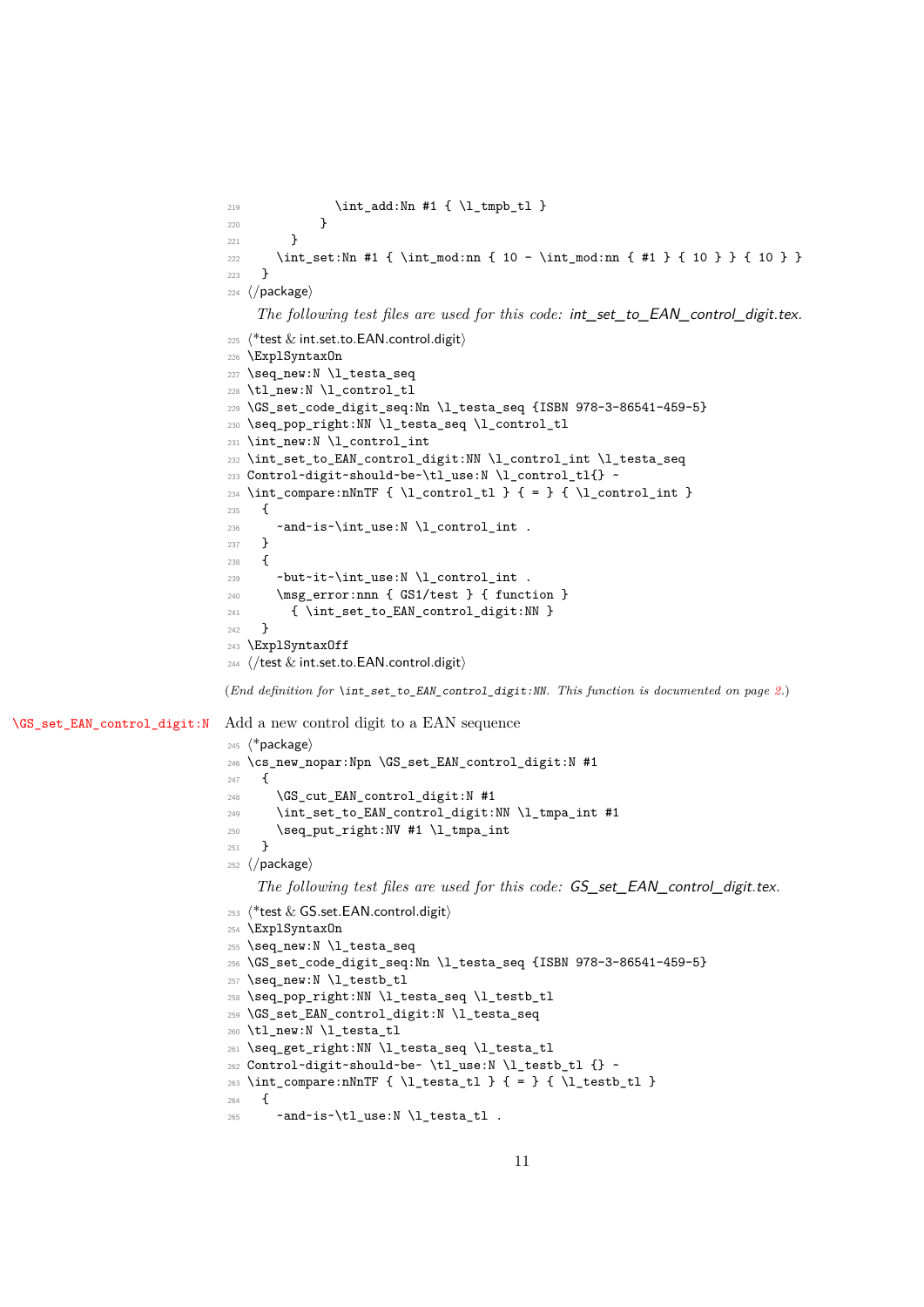```
266 }
267 \{268 ~but~it~\tl use:N \t testa tl.
269 \msg_error:nnn { GS1/test } { function } { \GS_set_EAN_control_digit:N }
270 }
271 \ExplSyntaxOff
272 ⟨/test & GS.set.EAN.control.digit⟩
```
<span id="page-11-22"></span><span id="page-11-21"></span><span id="page-11-19"></span><span id="page-11-18"></span><span id="page-11-17"></span><span id="page-11-16"></span><span id="page-11-15"></span><span id="page-11-14"></span><span id="page-11-13"></span><span id="page-11-12"></span><span id="page-11-11"></span><span id="page-11-10"></span><span id="page-11-9"></span><span id="page-11-8"></span><span id="page-11-7"></span><span id="page-11-6"></span><span id="page-11-5"></span><span id="page-11-4"></span><span id="page-11-3"></span><span id="page-11-2"></span><span id="page-11-1"></span><span id="page-11-0"></span>(*End definition for* \GS\_set\_EAN\_control\_digit:N*. This function is documented on page [2.](#page-1-4)*)

```
\__GS_modules:Nn
           \__GS_modules:cn
          \__GS_modules:NnN
\__GS_modules_start_black:Nn
\__GS_modules_start_white:Nn
                            273 ⟨*package⟩
                            274 \cs_new_nopar:Npn \__GS_modules:Nn #1#2
                            275 \{276 \seq_map_inline:Nn #1
                            277 \uparrow278 \bool_if:NTF \l__GS_black_bool
                            279 \qquad \qquad \textbf{1}280 \bool_set_false:N \l__GS_black_bool
                            281 \hbar \hbox_set:Nn \l_tmpa_box { 0 }
                            282 \rule:nnn
                            283 \qquad \qquad \textbf{1}284 \ddot{\text{dim}} eval:n
                            285 \qquad \qquad \text{ }286 \box_ht:N \l_tmpa_box + \l_GS_module_wd_dim / 2
                            \verb|287| - \dim_eval:n { #2 } + \lceil \lg\mod\leq \dim_dim288 }
                            289 }
                            290 \{ \dim_eval: n \{ \l\_GS_module_wd\ dim * ##1 \} \}291 <br> \{ \dim\_eval:n \{ #2 \} \}292 }
                            293 {
                            294 \bool_set_true:N \l__GS_black_bool
                            \verb|\box_to_wd:nn { \l_GS_module_wd_dim * ##1 } { }296 }
                            297 }
                            298 }
                            200300 \cs_new_nopar:Npn \__GS_modules:NnN #1#2#3
                            301 \frac{f}{f}302 \bool_if_exist:NF \l__GS_black_bool { \bool_new:N \l__GS_black_bool }
                            303 \bool_set_eq:NN \l__GS_black_bool #3
                            304 \__GS_modules:Nn #1 { #2 }
                            305 }
                            306
                            307 \cs_new_nopar:Npn \__GS_modules_start_black:Nn #1#2
                            308 {
                            309 \__GS_modules:NnN #1 { #2 } \c_true_bool
                            310 }
                            311
                            312 \cs_new_nopar:Npn \__GS_modules_start_white:Nn #1#2
                            313 \frac{1}{2}314 \__GS_modules:NnN #1 { #2 } \c_false_bool
                            315 }
```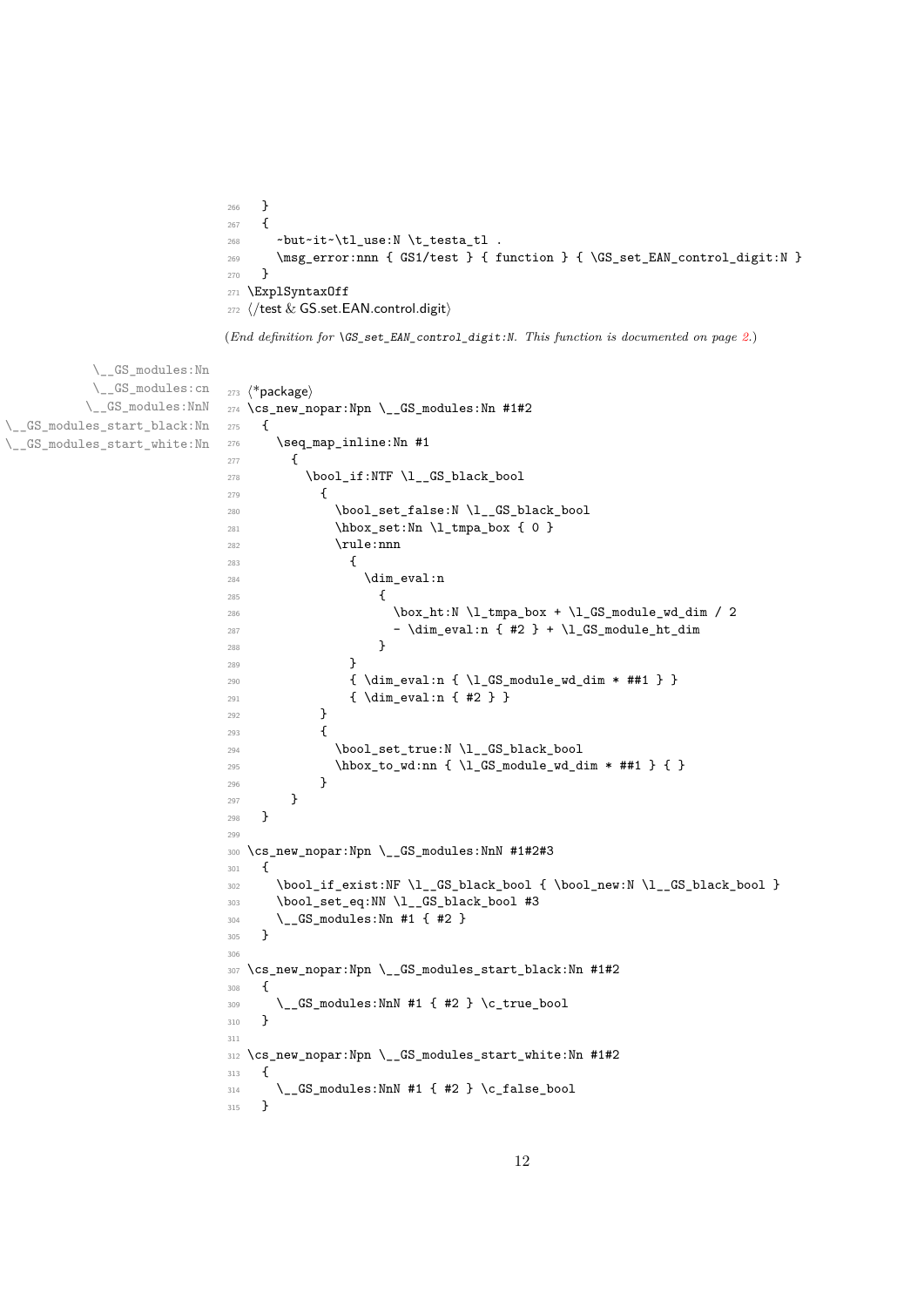<span id="page-12-0"></span>317 \cs\_generate\_variant:Nn \\_\_GS\_modules:Nn { c }

⟨*/*package⟩

*The following test files are used for this code:* EANBarcode.tex*.*

(*End definition for* \\_\_GS\_modules:Nn *and others.*)

[\GS\\_use\\_as\\_EAN\\_barcode:N](#page-1-5) Puts the digits, rules, and gaps for an EAN barcode into the input stream.

```
319 ⟨*package⟩
320 \cs_new_nopar:Npn \GS_use_as_EAN_barcode:N #1
321 \frac{1}{2}322 \seq_set_eq:NN \l__GS_code_seq #1
323
324 \int_compare:nNnTF { \1_GS_code_size_int } { = } { 8 }
325 {
326 \hbox_to_wd:nn { \l_GS_module_wd_dim * 7 } { }
327 \seq_set_eq:Nc \l_GS_system_seq { c__GS_AB0_seq }
328 }
329 {
\verb|330| \thox_to_wd:nn {\l_GS_module_wd_dim * 11 } { }_{{\tt 331}} \verb|\seq.pop-left:NN \l}_GS\_code\_seq \l}_tmp\_t1332 \seq_set_eq:Nc \l_GS_system_seq { c__GS_AB \l_tmpa_tl _seq }
333 \hbox_overlap_left:n { \l_tmpa_tl }
334 }
335
336 \__GS_modules_start_black:Nn \c__GS_margin_seq
337 { \l_GS_module_ht_dim + \l_GS_module_wd_dim * 5 }
338
339 \int_3 \int_step_inline:nnnn { 1 } { 1 }
340 { \int_div_truncate:nn { \l_GS_code_size_int } { 2 } }
341 \uparrow342 \seq_pop_left:NN \l__GS_code_seq \l_tmpa_tl
343 \hbox_overlap_right:n { \l_tmpa_tl }
344 \seq_pop_left:NN \l_GS_system_seq \l_tmpb_tl
\L_GS\_modules:cn { c__GS_ \l_tmpb_tl \l_tmpa_tl _seq }
346 { \l_GS_module_ht_dim }
347 }
348
349 \__GS_modules_start_white:Nn \c__GS_separator_seq
350 { \l_GS_module_ht_dim + \l_GS_module_wd_dim * 5 }
351
352 \int_step_inline:nnnn { 1 } { 1 }
353 { \int_div_truncate:nn { \1_GS_code_size_int } { 2 } }
354 {
355 \seq_pop_left:NN \l__GS_code_seq \l_tmpa_tl
356 \hbox_overlap_right:n { \l_tmpa_tl }
\sum_{357} \qquad \qquad \sum_{s} GS_modules:cn { c__GS_A \l_tmpa_tl _seq }
358 \{ \lceil \log_{\text{model}} \rfloor + \lceil \log_{\text{model}} \rfloor \}359 }
360
361 \__GS_modules_start_black:Nn \c__GS_margin_seq
362 { \l_GS_module_ht_dim + \l_GS_module_wd_dim * 5 }
363
364 \hbox_to_wd:nn { \l_GS_module_wd_dim * 7 } { }
```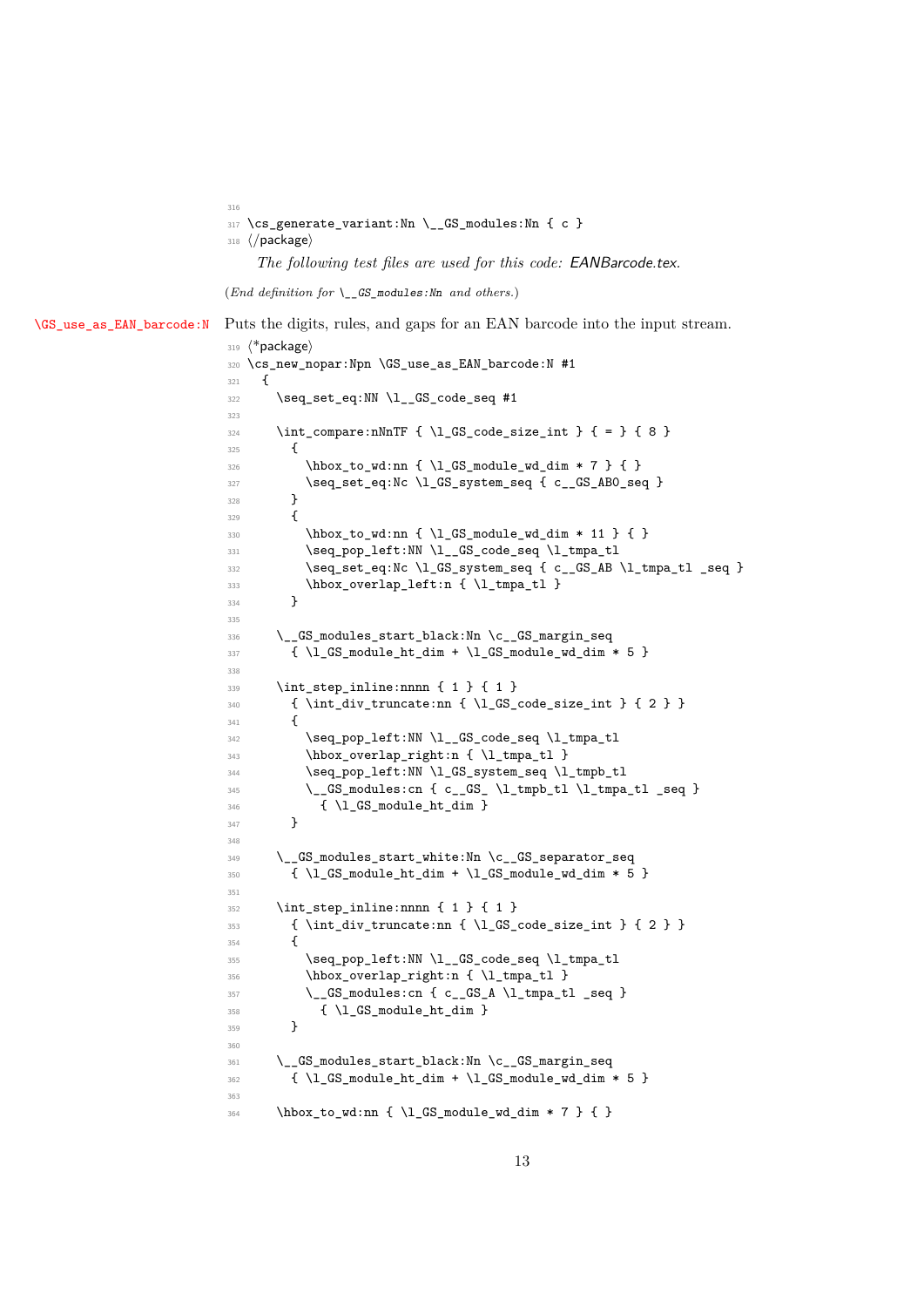<sup>365</sup> } <sup>366</sup> ⟨*/*package⟩

*The following test files are used for this code:* EANBarcode.tex*.*

(*End definition for* \GS\_use\_as\_EAN\_barcode:N*. This function is documented on page [2.](#page-1-5)*)

# <span id="page-13-0"></span>**4.2 Implementation of the User Interface**

For this, additional packages are needed:

```
367 ⟨*package⟩
368 \RequirePackage{xparse}
```
### [\EANControlDigit](#page-2-1)

```
369 \NewDocumentCommand \EANControlDigit
370 { m }
371 {
372 \group_begin:
373 \GS_set_code_digit_seq:Nn \l__GS_code_seq { #1 }
374 \GS_cut_EAN_control_digit:N \l__GS_code_seq
375 \int_set_to_EAN_control_digit:NN \l_tmpa_int \l__GS_code_seq
376 \int_to_arabic:n {\l\1_tmpa_int }377 \group_end:
378 }
379 ⟨/package⟩
```
<span id="page-13-23"></span><span id="page-13-18"></span><span id="page-13-14"></span>*The following test files are used for this code:* EANControlDigit.tex*.*

```
380 (*test & EANControlDigit)
```

```
381 \begin{tabular}{11}
```

```
382 \hline
```

```
383 Calculated & Known \\
```

```
384 \hline
```

```
385 501234567890-\EANControlDigit{501234567890} & 501234567890-0 \\
```

```
386 ISBN 978-3-86541-459-\EANControlDigit{ISBN 978-3-86541-459} & ISBN
```

```
387 978-3-86541-459-5 \\
```

```
388 EAN-8: 2012345\EANControlDigit{2012345} & EAN-8: 20123451 \\
```

```
389 \hline
```

```
390 \end{tabular}
```
<sup>391</sup> ⟨*/*test & EANControlDigit⟩

(*End definition for* \EANControlDigit*. This function is documented on page [3.](#page-2-1)*)

# [\EANBarcode](#page-2-2)

```
392 ⟨*package⟩
393 \NewDocumentCommand \EANBarcode
394 { o m }
395 {
396 \group_begin:
397 \IfNoValueF{#1}{ \keys_set:nn { GS1 } { #1 } }
398 \dim_{\text{compare:}nNnT} {\l_1_GS_{module\_ht\_dim} {\l_ = }\n} {\l_zero\_dim}399 \sim400 \int_{\infty} \int_compare:nNnTF { \l_GS_code_size_int } { = } { 8 }
_{401} { \dim_set:Nn \l_GS_module_ht_dim { 21.31 mm } }
402 { \dim_set:Nn \l_GS_module_ht_dim { 25.01 mm } }
403 }
```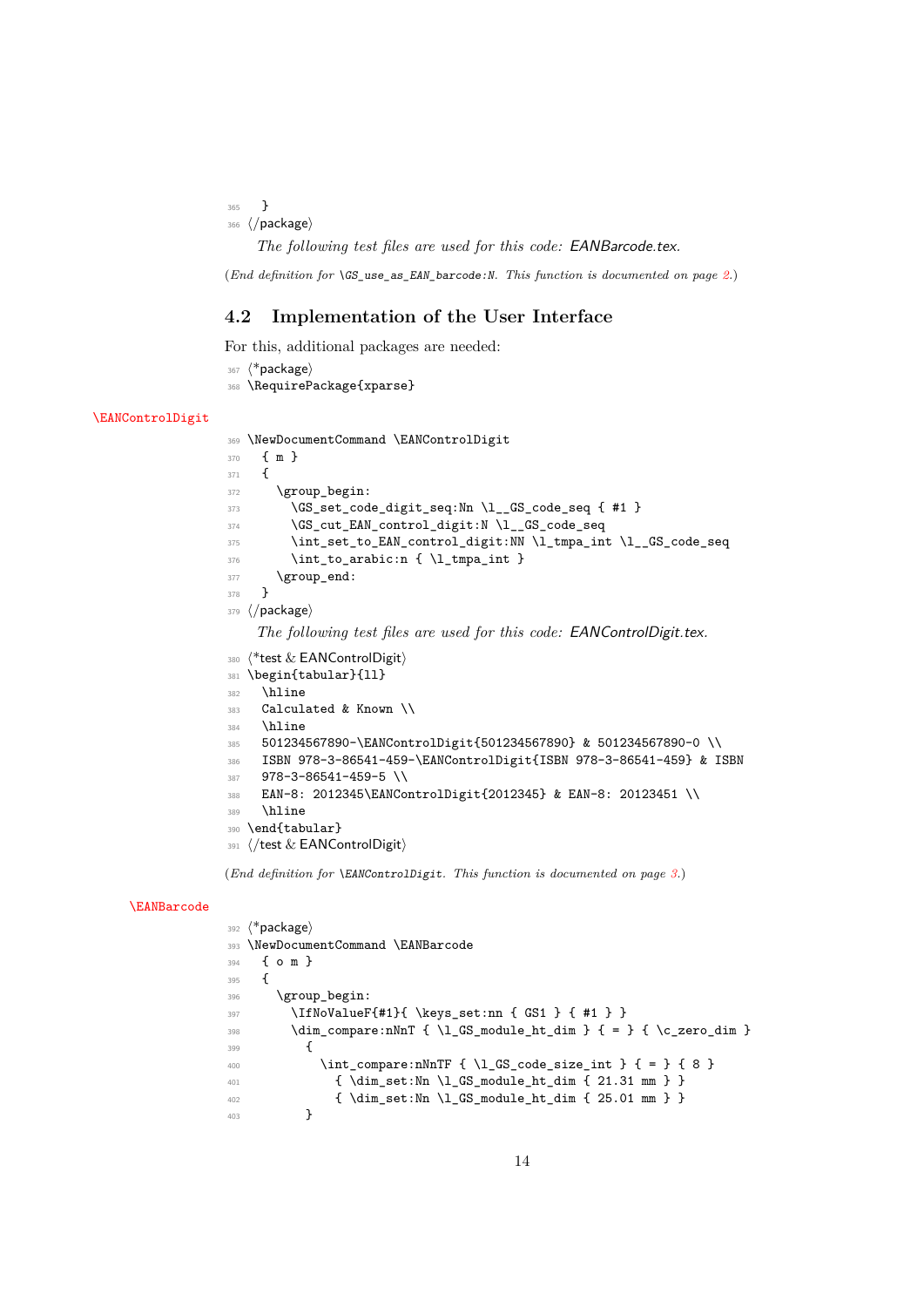```
404 \bool_if:nT \l_GS_use_ocrb_bool
405 {
ToDo: Use fontspec if available.
\text{Out{OT1}\{ocrb\{m\{n\} \} }selectfont<br>407
407 }
408
409 \sqrt{GS\_set\_code\_digit\_seq: Nn \setminus l\_GS\_code\_seq} { #2 }
410
411 \bool_if:NT \l_GS_add_control_bool
412 f
413 \GS_set_EAN_control_digit:N \l__GS_code_seq
414 }
415
416 \int compare:nNnT
417 { \seq_count:N \l__GS_code_seq }
418 { > }
419 { \lceil \cdot \cdot \rceil { \lceil \cdot \cdot \rceil code_size_int }
420 {
\begin{array}{ccc}\n & \text{ansg_error:nnn { GS1 } { EAN-code-size } { #2 }\n \end{array}422
423 \int while do:nNnn
424 { \seq_count:N \l__GS_code_seq }
425 { < }
426 { \1 GS code size int }
427 {
428 \text{seq.put\_left:} \nightharpoonup \lbrack \cdot \rbrack \lbrack \cdot \rbrack429 }
430
\verb+\431+\verb+\bool-if:NT \lrcorner GS_scale_to_font\_bool {}432 \hbox_set:Nn \l_tmpa_box { 0 }
\dim_set:Nn \l_GS_module_wd_dim { \box_wd:N \l_tmpa_box / 7 }
434 }
435
436 \dim set:Nn \l tmpa dim
437 { \fp to decimal:N \l GS scale fp \l GS module wd dim }
438
439 \dim_compare:nNnT
440 {l \ln \text{mapdim}}441 \{ \langle \}442 { \c__GS_module_min_width_dim }
443 {
444 \msg_warning:nnxx { GS1 } { module/minwidth }
445 { \dim_use:N \l_GS_module_wd_dim }
446 { \dim_use:N \c__GS_module_min_width_dim }
447 \dim_set:Nn \ l_GS_model = wd_dim448 f
\{c\_GS\_module\_min\_width\_dim \ *450 100 / \fp_{\to} 100 * \lceil \frac{450}{451} \rceil451 }
452 }
453
454 \hbox_set:Nn \l_tmpa_box { \GS_use_as_EAN_barcode:N \l__GS_code_seq }
455 \box scale:Nnn \l tmpa box
456 { \fp_to_int:n { 100 * \l_GS_scale_fp } / 100 }
```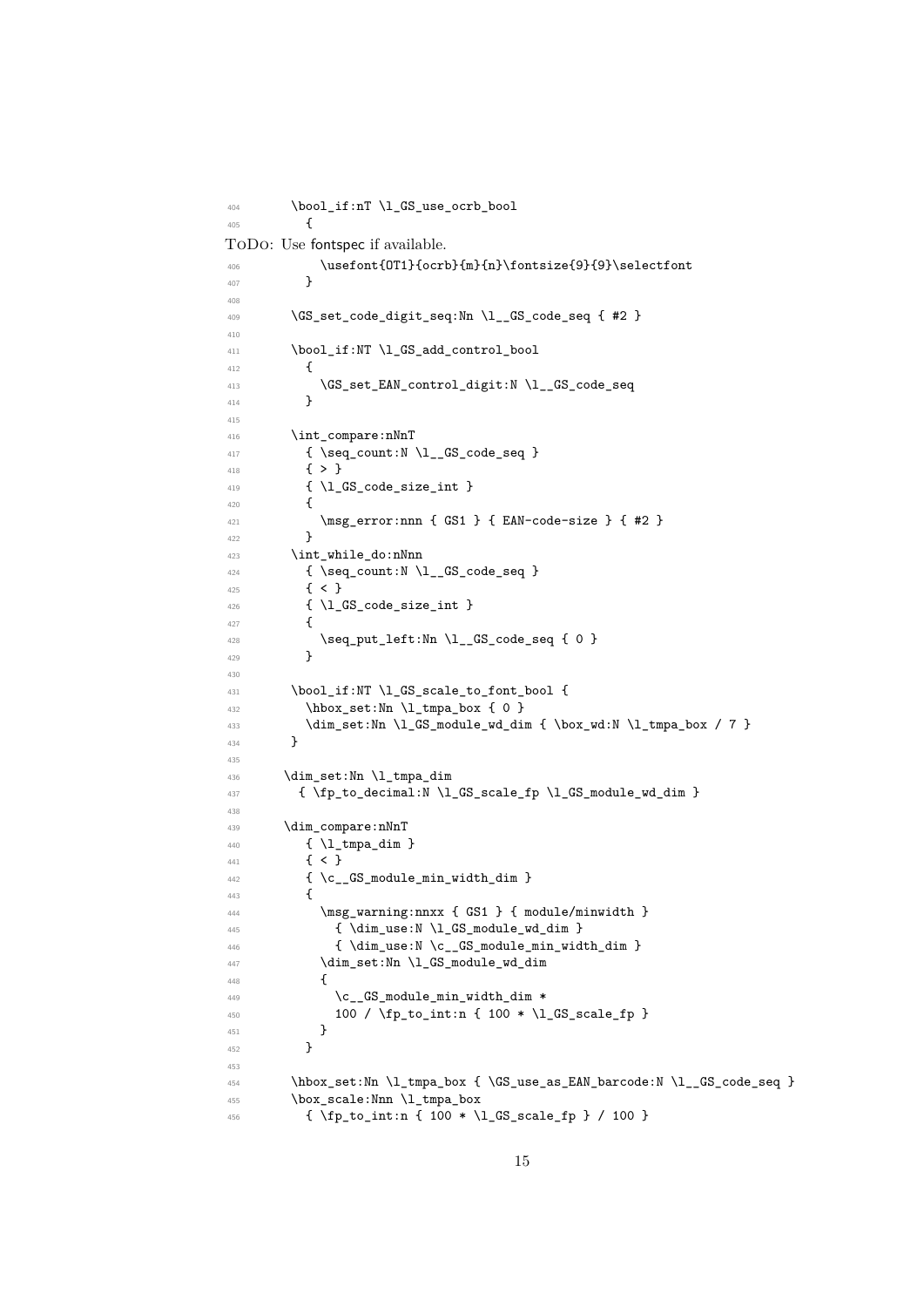```
457 { \fp_to_int:n { 100 * \l_GS_scale_fp } / 100 }
$\tt 458$ \box_use:N \l_tmpa_box
459 \group_end:
460 }
461 ⟨/package⟩
    The following test files are used for this code: EANBarcode.tex.
462 ⟨*test & EANBarcode | GSSetup⟩
463 \raggedright
464 \verb|\EANBarcode{ISBN 978-3-86541-459-5}|:
465 \EANBarcode{ISBN 978-3-86541-459-5}
466
467 \verb|\EANBarcode[add_control]{ISBN 978-3-86541-459-}|:
468 \EANBarcode[add_control]{ISBN 978-3-86541-459-}
469
470 \verb|\EANBarcode[ocrb=false]{ISBN 978-3-86541-459-5}|:
471 \EANBarcode[ocrb=false]{ISBN 978-3-86541-459-5}
472
473 \verb|\EANBarcode[code=EAN-8]{20123451}|:
474 \EANBarcode[code=EAN-8]{20123451}
475
476 \verb|\EANBarcode[code=EAN-8,ocrb=false,add_control]{2012345}|:
477 \EANBarcode[code=EAN-8,ocrb=false,add_control]{2012345}
478
479 ⟨/test & EANBarcode | GSSetup⟩
```
<span id="page-15-15"></span><span id="page-15-14"></span><span id="page-15-13"></span>(*End definition for* \EANBarcode*. This function is documented on page [3.](#page-2-2)*)

## [\GSSetup](#page-3-3)

```
480 ⟨*package⟩
481 \NewDocumentCommand \GSSetup
482 { m }
483 { \keys_set:nn { GS1 } { #1 } }
484 ⟨/package⟩
    The following test files are used for this code: GSSetup.tex.
485 ⟨*test & GSSetup⟩
486 After \verb|\GSSetup{ocrb=false,add_control}|:
487 \GSSetup{ocrb=false,add_control}
488
489 \verb|\EANBarcode[code=EAN-8]{2012345}|:
490 \EANBarcode[code=EAN-8]{2012345}
491
492 \verb|\EANBarcode[code=EAN-8,ocrb,add_control=false]{20123451}|:
493 \EANBarcode[code=EAN-8,ocrb,add_control=false]{20123451}
494
495 ⟨/test & GSSetup⟩
```
<span id="page-15-4"></span><span id="page-15-3"></span><span id="page-15-2"></span><span id="page-15-1"></span>(*End definition for* \GSSetup*. This function is documented on page [4.](#page-3-3)*)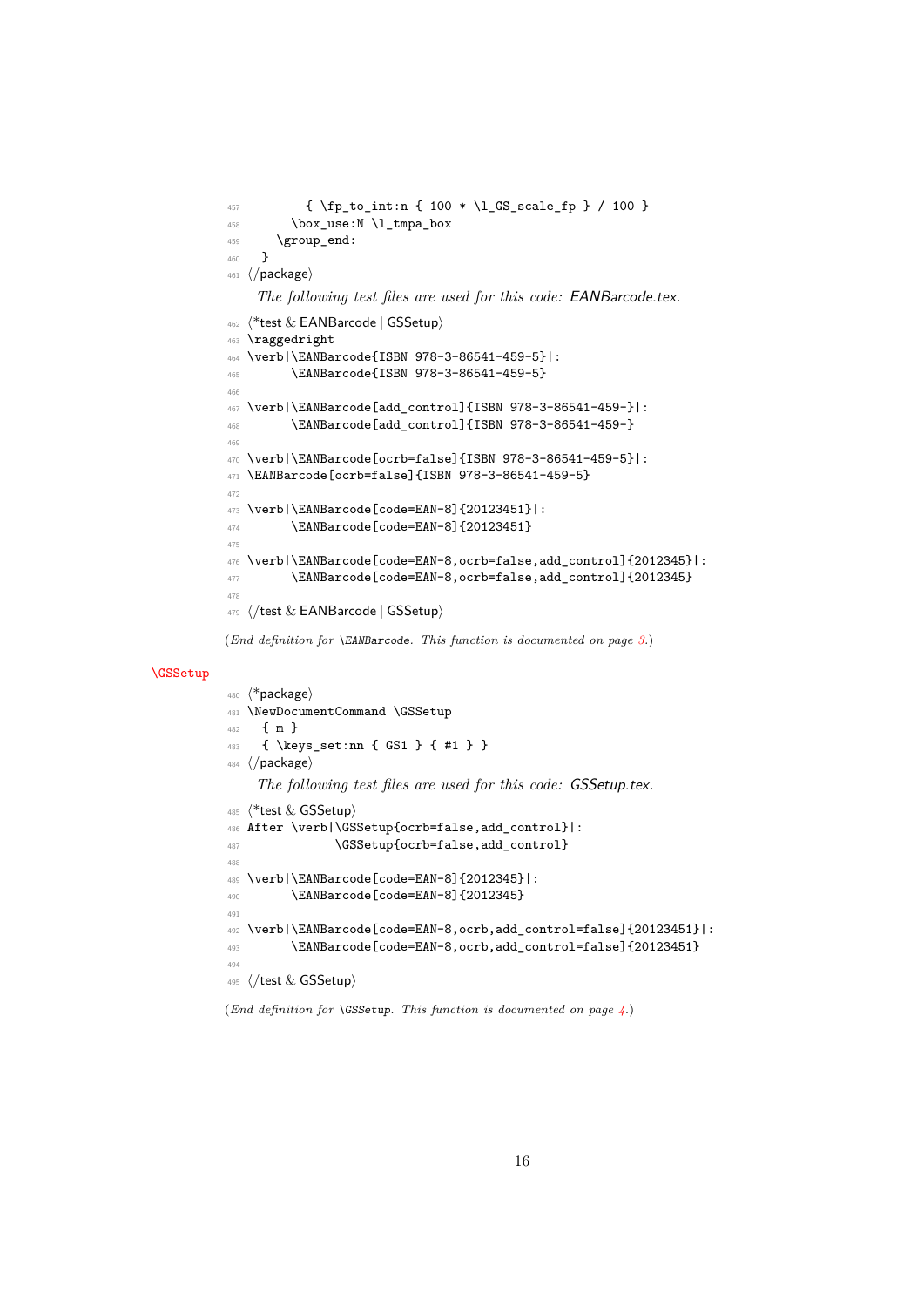# <span id="page-16-0"></span>**Index**

The italic numbers denote the pages where the corresponding entry is described, numbers underlined point to the definition, all others indicate the places where it is used.

# **Symbols** \\ . . . . . . . . . . . . . . . . . . . [97,](#page-7-2) [98,](#page-7-3) [105,](#page-7-4) [106,](#page-7-5) [107,](#page-7-6) [186,](#page-9-0) [201,](#page-9-1) [383,](#page-13-1) [385,](#page-13-2) [387,](#page-13-3) [388](#page-13-4) **B** \begin . . . . . . . . . . . . . . . . . . . . . . . . [381](#page-13-5) bool commands: \bool\_if:NTF ........ [278,](#page-11-0) [411,](#page-14-0) [431](#page-14-1)  $\boldsymbol{\lambda}$  . . . . . . . . . . . . . . . . [404](#page-14-2)  $\boldsymbol{\lambda}$  . . . . . . . . . . . . . . [302](#page-11-1)  $\boldsymbol{\lambda}$  . . . . . . . . . . . . . . . . . . [302](#page-11-1)  $\boldsymbol{\lambda}$ set\_eq:NN . . . . . . . . . . . . [303](#page-11-2)  $\boldsymbol{\lambda}$ set\_false:N . . . . . . . . . . . [280](#page-11-3) \bool\_set\_true:N . . . . . . . . . . . . [294](#page-11-4)  $\boldsymbol{\lambda}$  . . . . . . . . . . . . . . [209](#page-9-2) \c\_false\_bool . . . . . . . . . . . . . *[5](#page-4-6)*, [314](#page-11-5) \c\_true\_bool . . . . . . . . . . . . . . *[5](#page-4-6)*, [309](#page-11-6) box commands: \box\_ht:N . . . . . . . . . . . . . . . . . . . [286](#page-11-7)  $\label{eq:box_scale} $$\box_scale: Nnn \dots \dots \dots 455$  $\label{eq:box_scale} $$\box_scale: Nnn \dots \dots \dots 455$ \box\_use:N . . . . . . . . . . . . . . . . . [458](#page-15-0) \box\_wd:N . . . . . . . . . . . . . . . . . . . [433](#page-14-4)  $\lceil$  tmpa\_box  $\dots \dots \dots \dots \dots$ . . . . [281,](#page-11-8) [286,](#page-11-7) [432,](#page-14-5) [433,](#page-14-4) [454,](#page-14-6) [455,](#page-14-3) [458](#page-15-0)

### **C**

| control commands:                          |
|--------------------------------------------|
| 231, 232, 234, 236, 239<br>\1 control int  |
| \l_control_tl  228, 230, 233, 234          |
| cs commands:                               |
| $\csc$ generate variant: Nn  317           |
| $\cs{rs_new_nopar: Npn \dots 8, 59, 112,}$ |
| 166, 205, 246, 274, 300, 307, 312, 320     |

# **D**

| dim commands:                          |
|----------------------------------------|
| $\dim_{\text{compare}:nNnTF}$ 398, 439 |
| $\dim_{const}$ : Nn 55, 56             |
| $\dim_{eval:n}$ 284, 287, 290, 291     |
| \dim_set:Nn  401, 402, 433, 436, 447   |
| $\dim_$ use:N  445, 446                |
| $\lceil 1 \rceil$ tmpa dim  436, 440   |
| $c_{zero\_dim}$ 73, 398                |

## **E**

| \EANBarcode  2, 3, 392, 489, 490, 492, 493 |
|--------------------------------------------|
|                                            |
|                                            |
| $\texttt{\texttt{{}\%}\xspace}$            |

| $\text{ExplFileDescription}$ 4     |  |
|------------------------------------|--|
| $\Epsilon$ xplFileName  4          |  |
| $\text{ExplFileVersion}$ 4         |  |
| \ExplSyntax0ff  163, 202, 243, 271 |  |
| \ExplSyntax0n  128, 183, 226, 254  |  |
| F                                  |  |
| $\forall$ fontsize  406            |  |
| fp commands:                       |  |
| $\tp_{to\_decimal: N$ 437          |  |
| $\tp_{to\_int:n}$ 450, 456, 457    |  |

### **G**

| group commands:                                                                                                                                                                                                                                                                                                                                                                                                        |
|------------------------------------------------------------------------------------------------------------------------------------------------------------------------------------------------------------------------------------------------------------------------------------------------------------------------------------------------------------------------------------------------------------------------|
| $\qquad \qquad \text{group\_begin}: \ldots \ldots \ldots \quad 372,396$                                                                                                                                                                                                                                                                                                                                                |
| . 377, 459<br>\group end:                                                                                                                                                                                                                                                                                                                                                                                              |
| GS commands:                                                                                                                                                                                                                                                                                                                                                                                                           |
| $\lceil \frac{GS\_add\_control\_bool \ldots 58, 411} \rceil$                                                                                                                                                                                                                                                                                                                                                           |
| $\lvert \ldots \rvert$ GS_code_size_int  2,                                                                                                                                                                                                                                                                                                                                                                            |
| 4, 7, 58, 324, 340, 353, 400, 419, 426                                                                                                                                                                                                                                                                                                                                                                                 |
| $\lceil \frac{1 \cdot 1 \cdot 1}{1 \cdot 1 \cdot 1} \rceil$ 4, 7, 58                                                                                                                                                                                                                                                                                                                                                   |
| \GS_cut_EAN_control_digit:N                                                                                                                                                                                                                                                                                                                                                                                            |
| . 2, <u>165,</u> 248, 374                                                                                                                                                                                                                                                                                                                                                                                              |
| $\lceil \text{CS_model} \rceil$ 5, 58, 287,                                                                                                                                                                                                                                                                                                                                                                            |
| 337, 346, 350, 358, 362, 398, 401, 402                                                                                                                                                                                                                                                                                                                                                                                 |
| $\lceil \frac{GS_{module\_wd\_dim} \dots \dots \dots}{\rceil} \rceil$                                                                                                                                                                                                                                                                                                                                                  |
| $\ldots$ 5, 58, 286, 290, 295, 326, 330,                                                                                                                                                                                                                                                                                                                                                                               |
| 337, 350, 362, 364, 433, 437, 445, 447                                                                                                                                                                                                                                                                                                                                                                                 |
| \1_GS_scale_fp . 58, 437, 450, 456, 457                                                                                                                                                                                                                                                                                                                                                                                |
| $\lceil \frac{GS\_scale\_to\_font\_bool}{1.0.5.8.431} \rceil$                                                                                                                                                                                                                                                                                                                                                          |
| \GS_set_code_digit_seq:Nn                                                                                                                                                                                                                                                                                                                                                                                              |
| $\ldots$ 2, 111, 185, 187, 229, 256, 373, 409                                                                                                                                                                                                                                                                                                                                                                          |
| \GS_set_EAN_control_digit:N                                                                                                                                                                                                                                                                                                                                                                                            |
|                                                                                                                                                                                                                                                                                                                                                                                                                        |
| \1_GS_system_seq  327, 332, 344                                                                                                                                                                                                                                                                                                                                                                                        |
| $\Gamma$ . $\Gamma$ . $\Gamma$ . $\Gamma$ . $\Gamma$ . $\Gamma$ . $\Gamma$ . $\Gamma$ . $\Gamma$ . $\Gamma$ . $\Gamma$ . $\Gamma$ . $\Gamma$ . $\Gamma$ . $\Gamma$ . $\Gamma$ . $\Gamma$ . $\Gamma$ . $\Gamma$ . $\Gamma$ . $\Gamma$ . $\Gamma$ . $\Gamma$ . $\Gamma$ . $\Gamma$ . $\Gamma$ . $\Gamma$ . $\Gamma$ . $\Gamma$ . $\Gamma$ . $\Gamma$ . $\Gamma$ . $\Gamma$ . $\Gamma$ . $\Gamma$ . $\Gamma$ . $\Gamma$ . |
| $\lceil \text{CS\_use\_ocrb\_bool} \rceil$ $58,404$                                                                                                                                                                                                                                                                                                                                                                    |
| GS internal commands:                                                                                                                                                                                                                                                                                                                                                                                                  |
| $\c_{-}$ GS_ $\langle$ sequence name $\rangle$ _seq  4                                                                                                                                                                                                                                                                                                                                                                 |
|                                                                                                                                                                                                                                                                                                                                                                                                                        |
| $\c_{\texttt{-GS\_A1\_seq}}$<br>. <u>27</u>                                                                                                                                                                                                                                                                                                                                                                            |
| $\c\_GS_A2\_seq$ <u>27</u>                                                                                                                                                                                                                                                                                                                                                                                             |
|                                                                                                                                                                                                                                                                                                                                                                                                                        |
| $\c_{\texttt{c\_GS\_A4\_seq}}$ $27$                                                                                                                                                                                                                                                                                                                                                                                    |
| $\c_{-}$ GS_A5_seq  27                                                                                                                                                                                                                                                                                                                                                                                                 |
|                                                                                                                                                                                                                                                                                                                                                                                                                        |
| $\c_{\texttt{-GS}_A7\_seq}$<br>. <u>27</u>                                                                                                                                                                                                                                                                                                                                                                             |
| $\c_{\texttt{-GS}_\texttt{A8\_seq}}$<br>27<br>.                                                                                                                                                                                                                                                                                                                                                                        |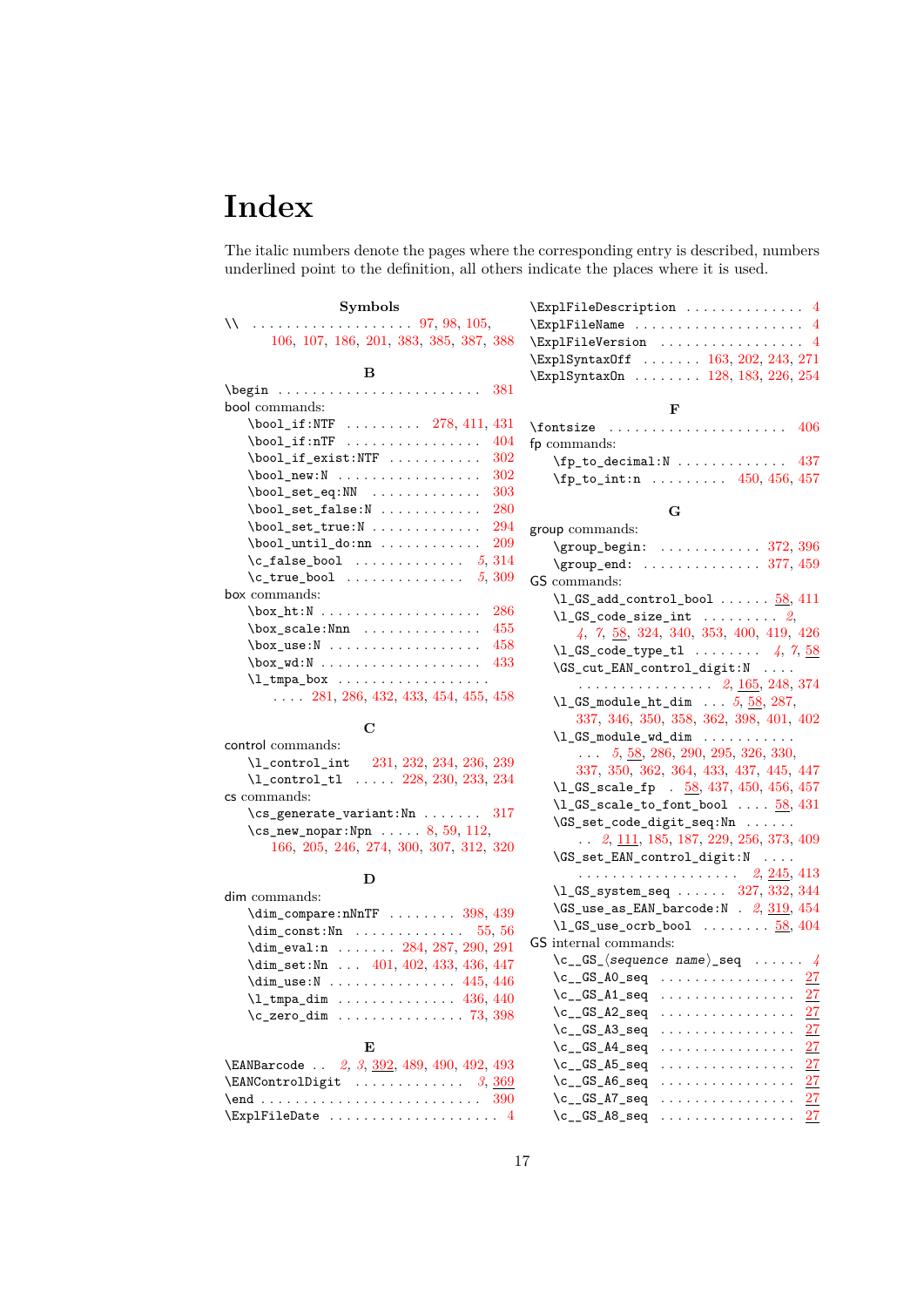| $\c_{s}$ $GS_A9$ seq<br>27                                                                                                                                                                                                                                                                                                                                                                                                                                                                                                                                                    | $\hbox{\hbox{hbox\_to_wd:nn}} \ldots 295, 326, 330, 364$                  |
|-------------------------------------------------------------------------------------------------------------------------------------------------------------------------------------------------------------------------------------------------------------------------------------------------------------------------------------------------------------------------------------------------------------------------------------------------------------------------------------------------------------------------------------------------------------------------------|---------------------------------------------------------------------------|
| $\c_{\texttt{-GS}$ _ABO_seq<br>15                                                                                                                                                                                                                                                                                                                                                                                                                                                                                                                                             | \hline $382, 384, 389$                                                    |
| \c__GS_AB1_seq<br>.<br>15                                                                                                                                                                                                                                                                                                                                                                                                                                                                                                                                                     |                                                                           |
| 15<br>\c__GS_AB2_seq<br>.                                                                                                                                                                                                                                                                                                                                                                                                                                                                                                                                                     | 1                                                                         |
| 15<br>$\c_{S_AB3-seq}$<br>.                                                                                                                                                                                                                                                                                                                                                                                                                                                                                                                                                   | \IfNoValueF<br>397                                                        |
| $\c_{-.}$ GS_AB4_seq<br>15<br>.                                                                                                                                                                                                                                                                                                                                                                                                                                                                                                                                               | int commands:                                                             |
| 15<br>$\c_{S_0}$ $\Delta$ $\beta$<br>.                                                                                                                                                                                                                                                                                                                                                                                                                                                                                                                                        | $\int_{add:Nn} \ldots \ldots \ldots \ldots 216, 219$                      |
| 15<br>$\c_{-.}$ GS_AB6_seq<br>.                                                                                                                                                                                                                                                                                                                                                                                                                                                                                                                                               | $\int \int \case: mTF$ 168                                                |
| 15<br>$\c_{-.}$ GS_AB7_seq<br>.                                                                                                                                                                                                                                                                                                                                                                                                                                                                                                                                               | $\int \int \text{compare: nNnTF}$                                         |
| 15<br>$\c_{s}$ $GS$ $AB8$ seq                                                                                                                                                                                                                                                                                                                                                                                                                                                                                                                                                 | $\ldots \ldots \ldots 234, 263, 324, 400, 416$                            |
| $\c_{s}$ $GS$ $AB9$ seq<br>15                                                                                                                                                                                                                                                                                                                                                                                                                                                                                                                                                 | $\int$ div_truncate:nn  340, 353                                          |
| 27                                                                                                                                                                                                                                                                                                                                                                                                                                                                                                                                                                            | $\int_i f_e v$ er.nTF  213                                                |
| 27                                                                                                                                                                                                                                                                                                                                                                                                                                                                                                                                                                            | $\int_i f_e xist \cdot NTF$ 63                                            |
| 27<br>$\c_{s}$ $GS_{B2}$ seq                                                                                                                                                                                                                                                                                                                                                                                                                                                                                                                                                  | $\int_{\text{mod}:nn$ 222                                                 |
| 27                                                                                                                                                                                                                                                                                                                                                                                                                                                                                                                                                                            | $\int_{new:N} \ldots \ldots \ldots \ldots \quad 63, 231$                  |
| $\c_{s}$ $GS_{B4}$ seq<br>27                                                                                                                                                                                                                                                                                                                                                                                                                                                                                                                                                  | $\int \text{set:Nn}    64, 222$                                           |
| 27                                                                                                                                                                                                                                                                                                                                                                                                                                                                                                                                                                            | \int_set_to_EAN_control_digit:NN                                          |
| $^{27}$                                                                                                                                                                                                                                                                                                                                                                                                                                                                                                                                                                       |                                                                           |
| 27                                                                                                                                                                                                                                                                                                                                                                                                                                                                                                                                                                            | $\int_5$ step_inline:nnnn  339, 352                                       |
| 27                                                                                                                                                                                                                                                                                                                                                                                                                                                                                                                                                                            | $\int_{to_a}^{t} r^2 \cdot \ldots \cdot \ldots \cdot 376$                 |
| 27<br>$\c_{s}$ $GS_{B9}$ seq                                                                                                                                                                                                                                                                                                                                                                                                                                                                                                                                                  | $\int_2$ use:N  236, 239                                                  |
| $\lceil \frac{GS_black}$ bool                                                                                                                                                                                                                                                                                                                                                                                                                                                                                                                                                 | $\int_w \phi \cdot n \, \dots \dots \dots \quad 423$                      |
| $\ldots \ldots \ldots 5, 278, 280, 294, 302, 303$                                                                                                                                                                                                                                                                                                                                                                                                                                                                                                                             | $\int_2 \text{ercsN}     207$                                             |
| $\lceil \frac{GS\cdot code\cdot seq \cdot \ldots \cdot \ldots \cdot \ldots \cdot \rceil}{\lceil \frac{GS\cdot code\cdot seq \cdot \ldots \cdot \ldots \cdot \rceil}{\lceil \frac{GSS\cdot code\cdot seq \cdot \ldots \cdot \rceil}{\lceil \frac{GSS\cdot code\cdot neg \cdot \ldots \cdot \rceil}{\lceil \frac{GSS\cdot code\cdot neg \cdot \ldots \cdot \rceil}{\lceil \frac{GSS\cdot code\cdot neg \cdot \ldots \cdot \rceil}{\lceil \frac{GSS\cdot code\cdot neg \cdot \ldots \cdot \rceil}{\lceil \frac{GSS\cdot code\cdot neg \cdot \ldots \cdot \rceil}{\lceil \frac{G$ |                                                                           |
| $\ldots$ 88, 322, 331, 342, 355, 373,                                                                                                                                                                                                                                                                                                                                                                                                                                                                                                                                         | Κ                                                                         |
| 374, 375, 409, 413, 417, 424, 428, 454                                                                                                                                                                                                                                                                                                                                                                                                                                                                                                                                        |                                                                           |
|                                                                                                                                                                                                                                                                                                                                                                                                                                                                                                                                                                               |                                                                           |
| $\c_{\texttt{-GS\_extra\_margin\_seq}} \dots \dots \frac{27}{27}$                                                                                                                                                                                                                                                                                                                                                                                                                                                                                                             | keys commands:                                                            |
| $\c_{-}$ GS_extra_separator_seq  27                                                                                                                                                                                                                                                                                                                                                                                                                                                                                                                                           |                                                                           |
| $\c_{\texttt{-GS_margin\_seq}} \dots \dots \frac{27}{336,361}$                                                                                                                                                                                                                                                                                                                                                                                                                                                                                                                | $\text{keys_set:nn} \dots \dots \dots \ 397, 483$                         |
| $\c_{s}$ $\Gamma$                                                                                                                                                                                                                                                                                                                                                                                                                                                                                                                                                             | м                                                                         |
| <u>54</u> , 442, 446, 449                                                                                                                                                                                                                                                                                                                                                                                                                                                                                                                                                     | msg commands:                                                             |
| $\c_{\texttt{-G}}$ GS_module_norm_width_dim $54, 71$                                                                                                                                                                                                                                                                                                                                                                                                                                                                                                                          | \msg_error:nnn  177, 240, 269, 421                                        |
| \__GS_modules:Nn $5, 273, 345, 357$                                                                                                                                                                                                                                                                                                                                                                                                                                                                                                                                           | $\text{msg\_fatal:nnn} \dots 145, 159, 197$                               |
| \__GS_modules:NnN $5, 273$                                                                                                                                                                                                                                                                                                                                                                                                                                                                                                                                                    | $\text{msg\_line\_context: } \ldots 94, 105$                              |
| $\_{\_GS\_{modules}\_start\_black: Nn$                                                                                                                                                                                                                                                                                                                                                                                                                                                                                                                                        | $\text{msg_new:nnn}$ 103                                                  |
| . 5, <u>273</u> , 336, 361                                                                                                                                                                                                                                                                                                                                                                                                                                                                                                                                                    | $\text{msg_new:nnnn}$ 92                                                  |
| $\_{\_GS\_modules\_start\_white:Nn$                                                                                                                                                                                                                                                                                                                                                                                                                                                                                                                                           | $\msg_{warming:nnnn$ 444                                                  |
|                                                                                                                                                                                                                                                                                                                                                                                                                                                                                                                                                                               |                                                                           |
| $\setminus _{\_G}GS\_new\_seq\_c:Nn$                                                                                                                                                                                                                                                                                                                                                                                                                                                                                                                                          | N                                                                         |
| $\ldots$ 4, 7, 16, 17, 18, 19,                                                                                                                                                                                                                                                                                                                                                                                                                                                                                                                                                | \NewDocumentCommand  369, 393, 481                                        |
| 20, 21, 22, 23, 24, 25, 28, 29, 30, 31,                                                                                                                                                                                                                                                                                                                                                                                                                                                                                                                                       |                                                                           |
| $32, 33, 34, 35, 36, 37, 38, 39, 40, 41,$                                                                                                                                                                                                                                                                                                                                                                                                                                                                                                                                     | P                                                                         |
| 42, 43, 44, 45, 46, 47, 48, 49, 50, 51, 52                                                                                                                                                                                                                                                                                                                                                                                                                                                                                                                                    | $\ProvidesExp1Package \dots \dots \dots \dots \ 3$                        |
| $\c$ __GS_separator_seq  27, 349                                                                                                                                                                                                                                                                                                                                                                                                                                                                                                                                              |                                                                           |
| $\_{g}$ GS_set_key_code:nn                                                                                                                                                                                                                                                                                                                                                                                                                                                                                                                                                    | R                                                                         |
| $\c\_GS\_special\_seq$ 27                                                                                                                                                                                                                                                                                                                                                                                                                                                                                                                                                     | $\text{Vraggedright}$ 182, 463                                            |
|                                                                                                                                                                                                                                                                                                                                                                                                                                                                                                                                                                               | $\lambda$ Require Package $\ldots \ldots \ldots 5, 368$<br>rule commands: |
| $\text{CSSetup} \dots \dots \dots \dots \dots \quad 3, 4, \underline{480}$                                                                                                                                                                                                                                                                                                                                                                                                                                                                                                    | 282                                                                       |
| н                                                                                                                                                                                                                                                                                                                                                                                                                                                                                                                                                                             |                                                                           |
| hbox commands:                                                                                                                                                                                                                                                                                                                                                                                                                                                                                                                                                                | s                                                                         |
| $\hbox{\tt hbox_overlap\_left:n}$ 333<br>$\hbox{\tt hbox_overlap\_right:n}$ 343, 356                                                                                                                                                                                                                                                                                                                                                                                                                                                                                          | $\setminus$ selectfont<br>406                                             |

| $\hbar$ box_overlap_right:n  343, 356 seq commands: |  |
|-----------------------------------------------------|--|
| $\hbar$ box_set:Nn  281, 432, 454 \c_empty_seq  114 |  |

18